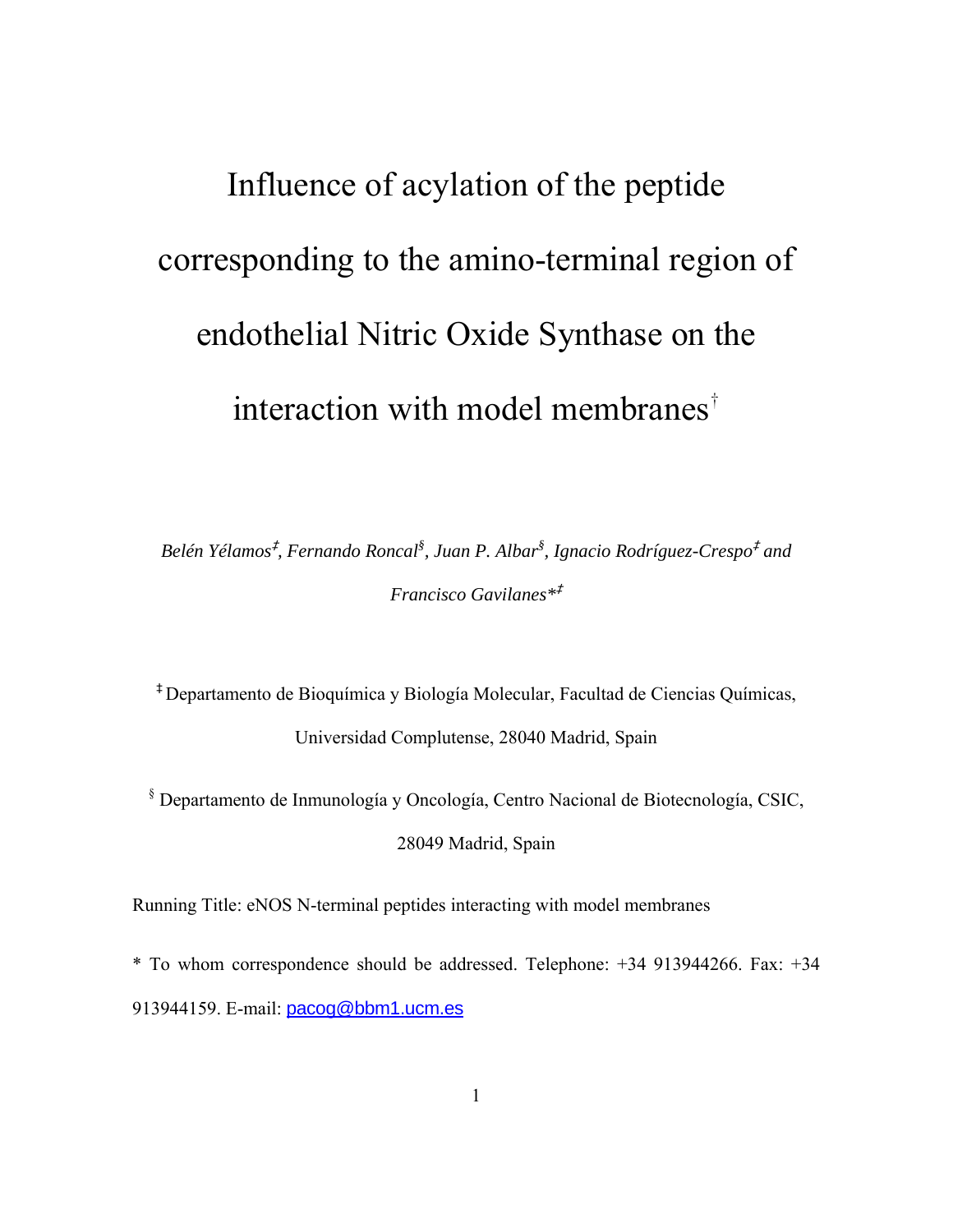† This work was supported by grants from the Dirección General de Investigación, Ministerio de Educación y Ciencia, Spain (BMC 2003-06631 and BMC 2003-05034).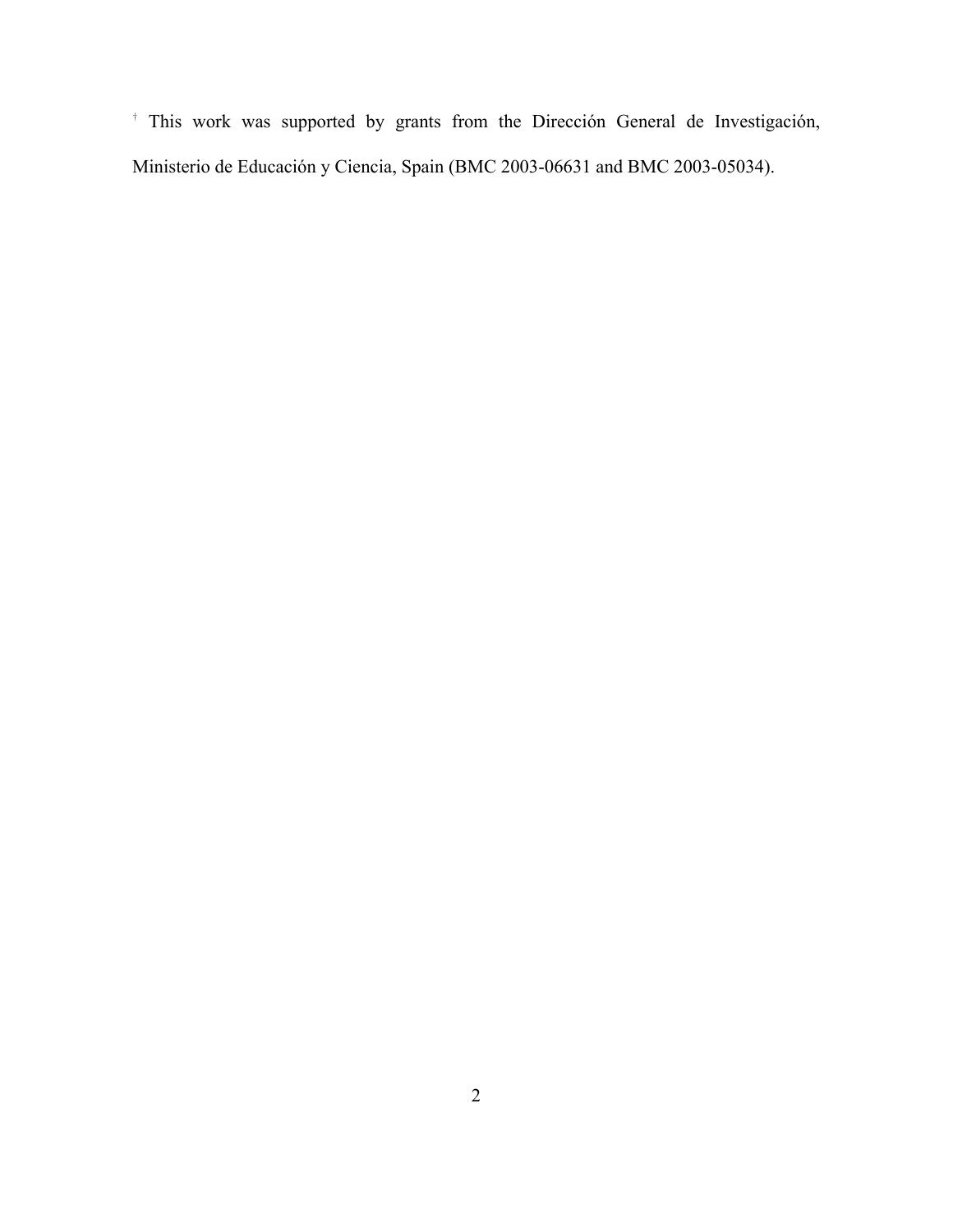# 1 ABBREVIATIONS

DMPC, dimyristoylphosphatidylcholine; DMPG, dimyristoylphosphatidylglycerol; DMSO, dymethylsulfoxide; DPH, 1,6-dyphenyl-1,3,5-hexatriene; eNOS, endothelial nitric oxide synthase; NMT, N-myristoyltransferase;  $\bullet$ NO, nitric oxide; PC, egg phosphatidylcholine, PG, egg phosphatidylglycerol; TFE, trifluoroethanol; TMA-DPH, 1- (4-(trimethylammoniumphenyl)-6-phenyl-1,3,5-hexatriene.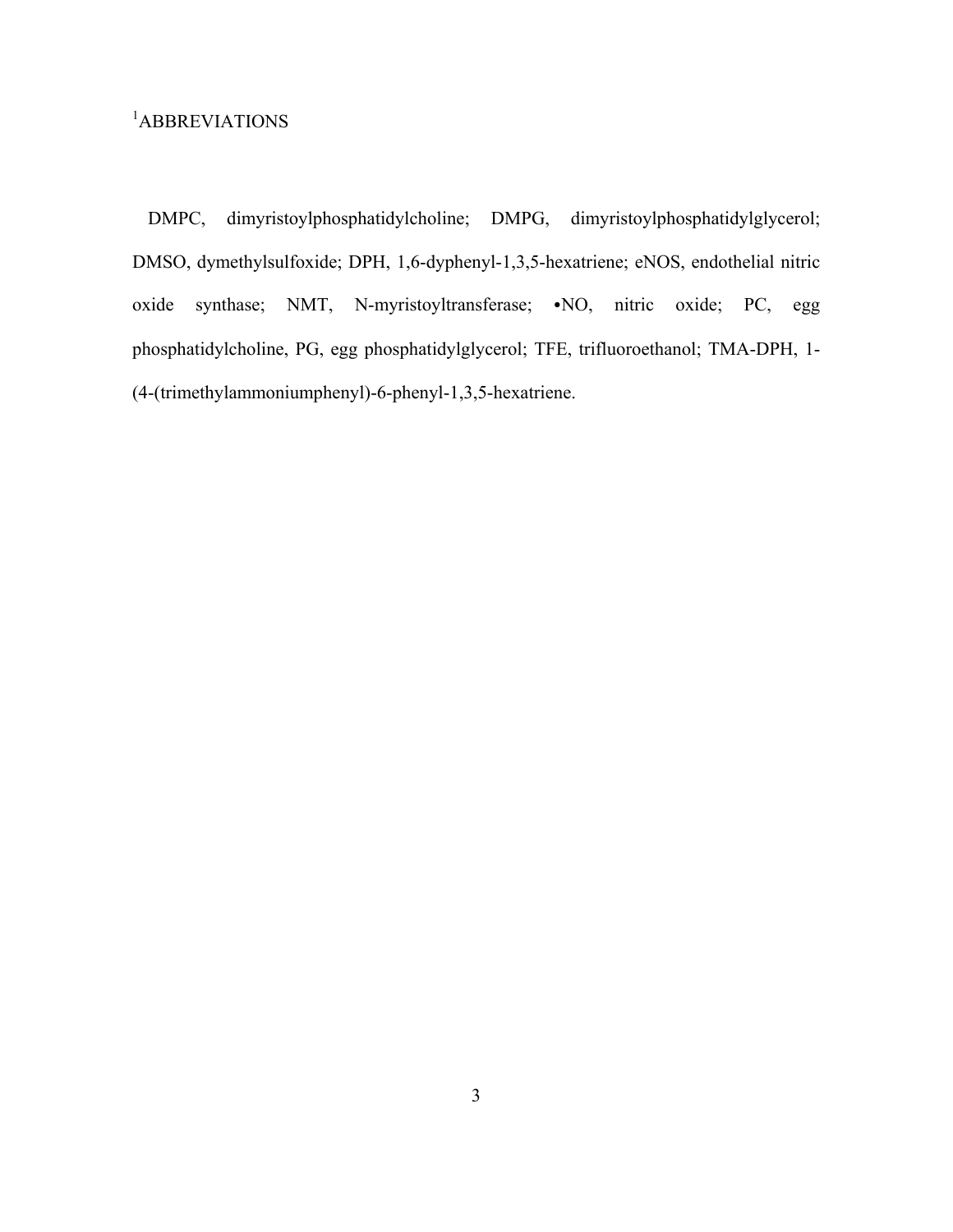## ABSTRACT

 Endothelial Nitric Oxide Synthase (eNOS) is unique among the NOS isoforms in its being dually acylated by the fatty acids myristate and palmitate. Due to its N-terminus consensus sequence, eNOS becomes cotranslationally myristoylated through an amide bond between the first Gly residue and myristic acid. Interestingly, this protein can also become transiently palmitoylated through the formation of two thioester bonds at cysteine residues 15 and 26. Protein palmitoylation of previously myristoylated protein results in the membrane association of eNOS in caveolin-enriched domains. In this work we have synthesized the first 28 amino acids of eNOS *i)* non-acylated, *ii)* singly myristoylated, *iii)* doubly palmitoylated and *iv)* dually myristoylated and palmitoylated. The effect of acylation on the conformation of the peptides has been studied by means of circular dichroism and fluorescence properties of a Trp residue which has been included at position 29. Acylation with either myristic or palmitic acid confers the peptide strech the ability to adopt extended conformations. Subsequently, we have studied the interaction of these four peptides with liposomes of defined composition by means of circular dichroism and fluorescence spectroscopy and their degree of insertion within lipid vesicles measuring the polarization of diphenyl-hexatriene (DPH) and tetramethyl ammonium diphenyl-hexatriene (TMA-DPH)-labeled liposomes. The acylated peptides were able to insert deeply into the hydrophobic core of both neutral and acidic phospholipids. Finally, our data suggest that palmitoylation of previously myristoylated sequences could be responsible of the partition into lipids rafts observed for this type of acylated proteins.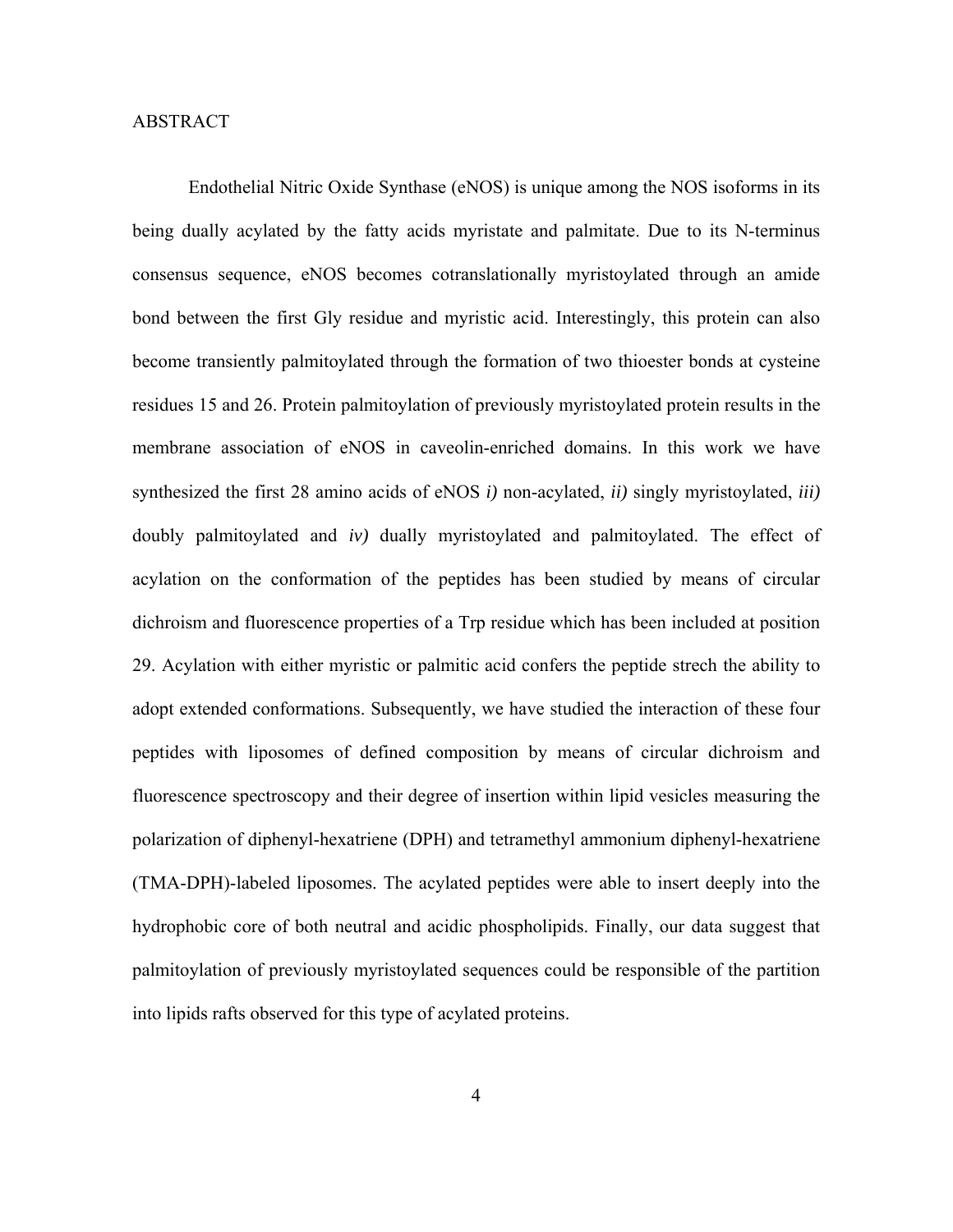#### INTRODUCTION

Protein acylation by myristic and palmitic acid is a wide occurring process which is involved in membrane binding as well as in cellular signaling (*1*). Myristoylation is a cotranslational and irreversible process that adds a myristic acid through an amide bond on the N-terminal glycine residue of the protein within a specific consensus sequence. The enzyme responsible for myristoylation is the N-myristoyl transferase  $(NMT)^{1}$  that catalyzes transfer of myristate from myristoyl-CoA to suitable peptide and protein substrates. To date, nearly twenty NMTs from fungal and mammalian sources have been identified (*2-4*). On the other hand, palmitoylation is a reversible and post-translational process. S-acylation occurs on cysteine residues through a thioester linkage in a wide variety of sequence contexts (*5)*. This attachment is more labile than the amide linkage and facilitates the interaction of the acylated protein with membranes (*6*). Recently, it has been discovered the molecular identity of protein acyltransferases that modify palmitoylated proteins (*5*). Two yeast palmitoyl-acyl transferases for intracellular proteins have been identified, Erf2/Erf4 and Akr1 that palmitoylate Ras2 and yeast casein kinase 2 respectively (*7, 8*). Erf2 and Akr1 share a common domain, the Asp-His-His-Cys (DHHC) within a cysteine riche domain. The finding that these unrelated proteins share a common protein domain that is essential for protein acyltransferases activity has lead to the identification of a functional ortholog of the yeast Ras palmitoylransferase, the complex DHHC9/GCP16 (*9*). Nevertheless, non-enzymatic palmitoylation in vitro has also been demonstrated as the palmitoylation of a myristoylated peptide with the N-terminal sequence of the  $p62<sup>Yes</sup>$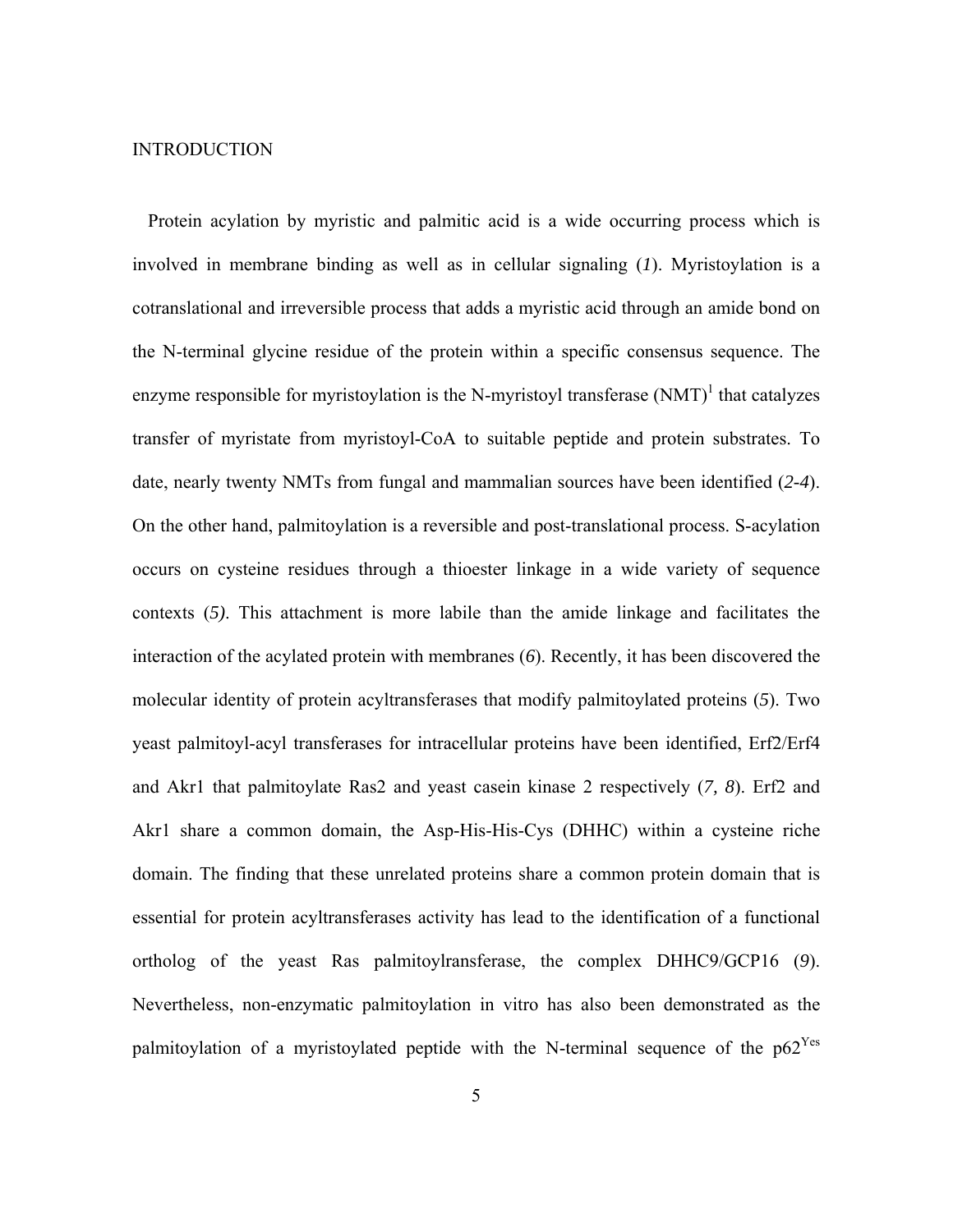protein tyrosine kinase (*10*), the myristoylated Giα protein (*11*), the 25-kDa synaptosomal protein (SNAP-25) ( $12$ ) and small peptides of the  $\beta_2$ -adrenergic receptor ( $13$ ). By using artificial sequences we have obtained data which support the non-enzymatic protein palmitoylation within mammalian cells (*14*).

The dually acylated eNOS enzyme produces the endothelium derived nitric oxide  $(\cdot NO)$ which is an important signaling molecule involved in many biological processes such as the regulation of blood pressure, platelet aggregation and the maintenance of the vascular tone both in veins and arteries. Diminished  $\cdot$ NO production has been implicated in the pathogenesis of a variety of vascular disorders including atherosclerosis and pulmonary hypertension  $(15-17)$ . The synthesis of endothelium derived  $\cdot$ NO is a calcium and calmodulin-dependent process. This enzyme is dually acylated by myristic acid on the Nterminal glycine and by palmitic acid on two cysteine residues: Cys15 and Cys26 (*18-20*). Myristoylation of eNOS is required for the subcellular location (*20, 21*), the efficient production of  $\cdot$ NO (22) and subsequent palmitoylation (19), but it does not seem that myristoylation of eNOS alone could be responsible for the association of eNOS with membranes (*23*). Both myristoylation and palmitoylation are required to target eNOS to specialized membrane microdomains named caveolae where it is associated with caveolin at low cellular calcium concentrations (*23, 24*). The association of eNOS to caveolin leads to an inhibition of eNOS activity (*23*). The cellular stimulation with agonists that increase the intracellular concentration of  $Ca^{2+}$  promotes the binding of calmodulin to eNOS and relieves the inhibition of eNOS enzyme by caveolin (*18*).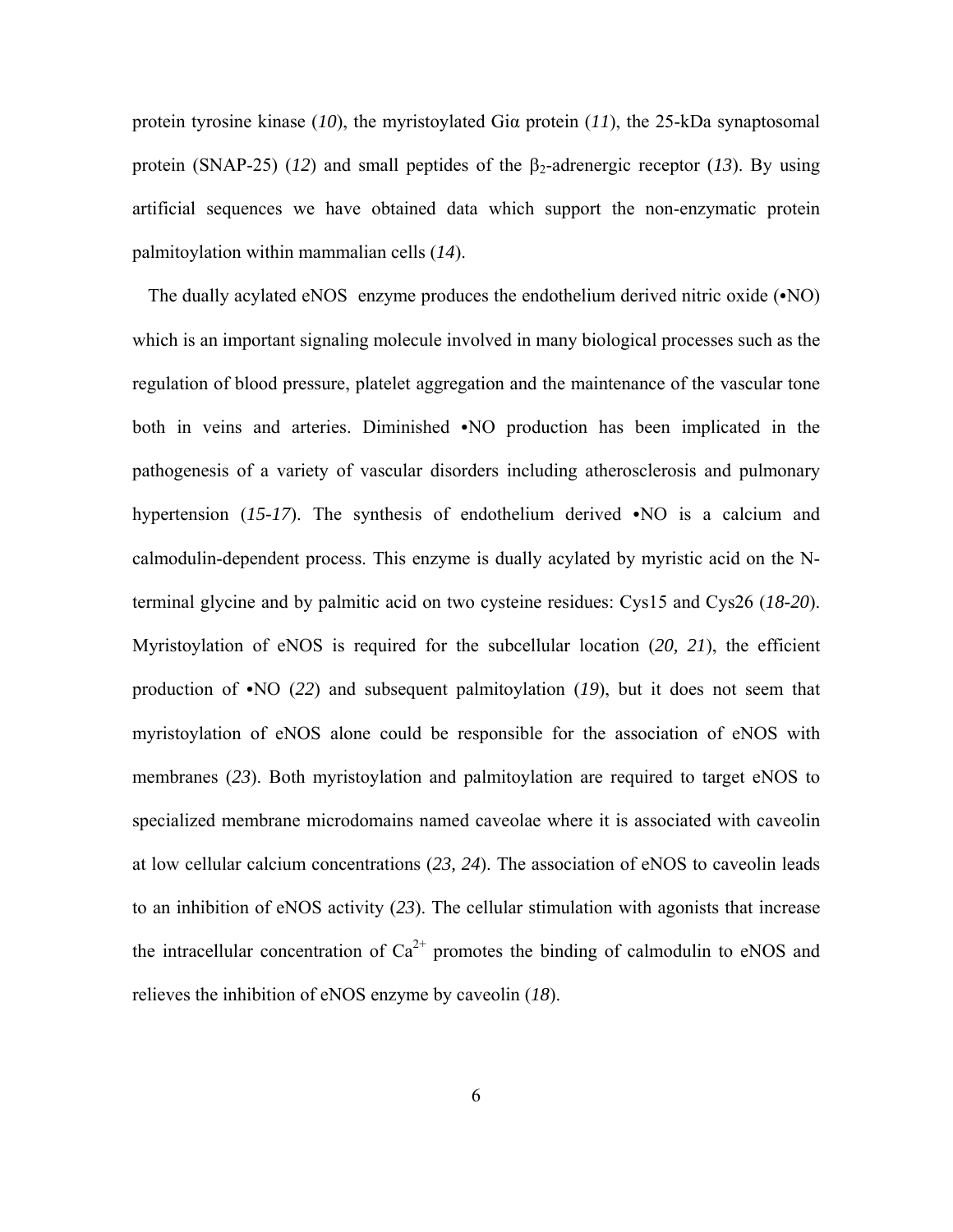In this work we have synthesized four peptides corresponding to the first 28 amino acids of eNOS with different degree of acylation: non-acylated, singly myristoylated on amino-terminal Gly, doubly palmitoylated on the two cysteine residues and dually myristoylated and palmitoylated peptides. At the carboxyl-end, we have added a tryptophan residue in order to monitor the fluorescence properties of each peptide. Subsequently, we have studied the structural properties of these four peptides and their interaction with liposomes of defined composition.

#### EXPERIMENTAL PROCEDURES

*Materials.* Egg phosphatidylcholine (PC), egg phosphatidylglycerol (PG), dimyristoylphosphatidylcholine (DMPC), dimyristoylphosphatidylglycerol (DMPG), cholesterol and sphingomyelin were provided by Avanti Polar Lipids. 1,6-dyphenyl-1,3,5 hexatriene (DPH) and 1-(4-(trimethylammoniumphenyl)-6-phenyl-1,3,5-hexatriene (TMA-DPH) were purchased from Molecular Probes. All other reagents were from Merck.

*Synthesis of peptides*. Synthesis was carried out on an automated multiple peptide synthesizer (AMS 422, Abimed) using a solid-phase procedure and a standard Fmoc chemistry in a base of 25 µmol. It was used a N- $\alpha$ -Fmoc-DMP resin [4-(2', 4'dimethoxyphenyl-Fmoc-aminomethyl)phenoxy resin (Novabiochem) with Fmoc-protected amino acids activated in situ with PyBop (benzotriazole-1-yl-oxi-trispyrrolidinophosphonium hexafluorophosphate) in the presence of N-methylmorpholine and 20% piperidine/dimethylformamide for deprotection. The protecting side-chain groups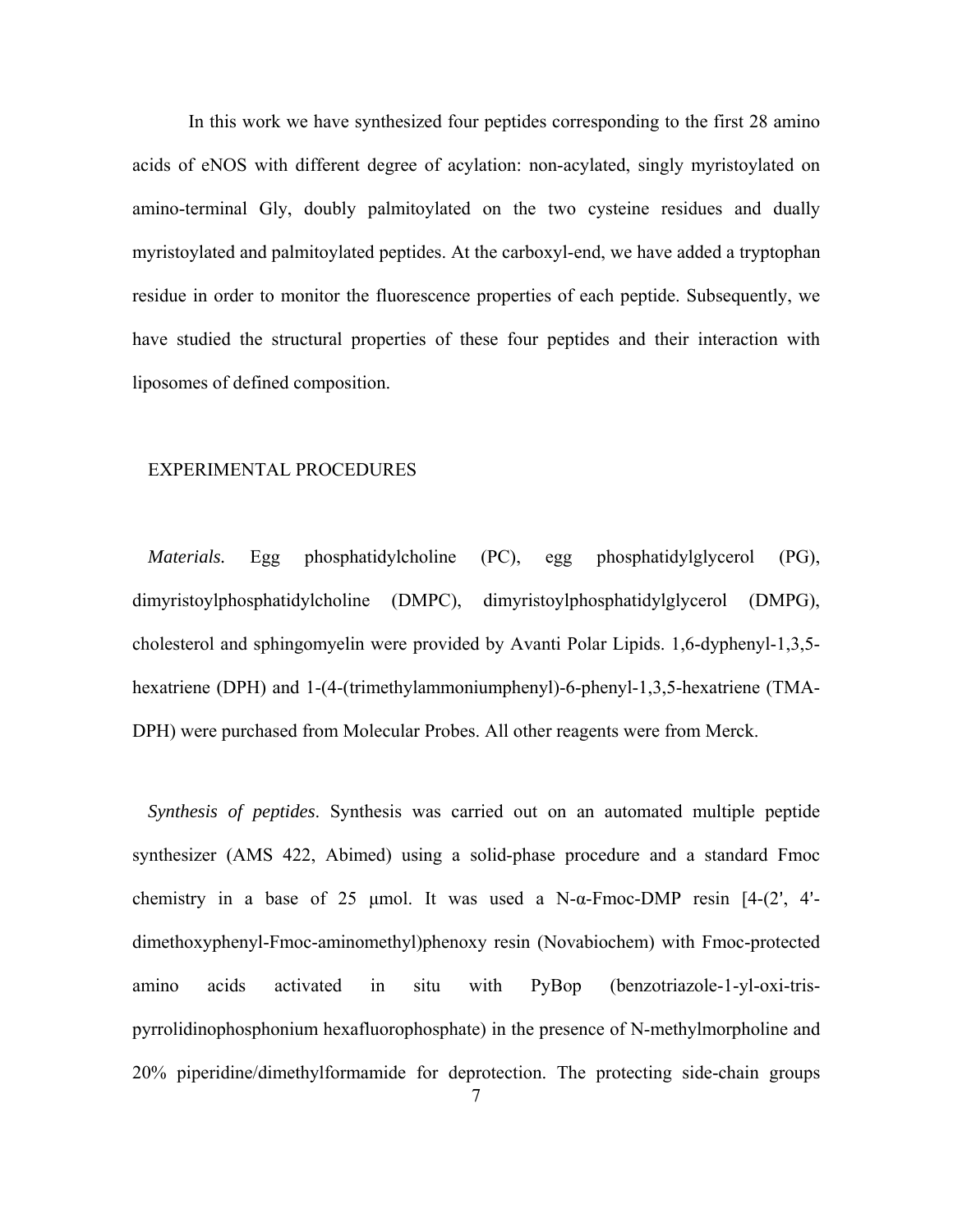were as follows: Asn and Gln (Trt), Glu (OtBu), Ser (tBu), Lys and Trp (Boc) and Cys (Acm). Peptides were cleaved from the resin with 82.5 % triflluoroacetic containing 5% phenol, 5 % water, 5 % thioanisole, 2.5 % ethane dithiol as scavengers (*25*), precipitated and washed with cold mehyl tert-buyl ether, water-extracted, lyophilized and purified by reverse-phase HPLC using a SuperPac® Pep-S C2/C18 column (Pharmacia). Two different systems were used to purify the peptides. The non-acylated and myristoylated peptides were dissolved in 5% Acetonitrile in 0.1% trifluoroacetic acid (TFA) and a gradient of acetonitrile/0.1% TFA from 5 to 60% in 35 min and from 60 to 100% in 5 min was employed to elute them at a flow rate of 1 ml/min. In the case of palmitoylated and dually acylated peptides, ethanol (60%, v/v) in 0.1% TFA served as initial mobile phase, and peptides were eluted with a 5-100% linear gradient of propan-2-ol/0.1%TFA, in 35 min at 0.7 ml/min. The absorbance at 214 nm was monitored continuously and relevant peaks were collected manually, pooled and lyophilized. The purified peptides were characterized by amino acid analysis, performed on a Beckman 6300 amino acid analyzer, PAGE electrophoresis, HPLC and fast atom bombardment mass spectrometry using a Bruker mod. Reflex III mass spectrometer. Due to the low solubility of peptides in aqueous buffers, a 5- 10 mg/ml stock solution of the peptide in trifluoroethanol (TFE) or dimethylsulfoxide (DMSO) was used in the various assays described in this work and kept a -20 $\degree$ C between uses. The final organic solvent concentration was always kept under  $2\%$  (v/v).

*Acylation of peptides*. Myristoylation and palmitoylation of peptides were performed on the synthesis resin. The myristic acid was activated with diciclohexylcarbodimide that renders the asymmetric anhydride and added in excess to the peptide attached to the resin.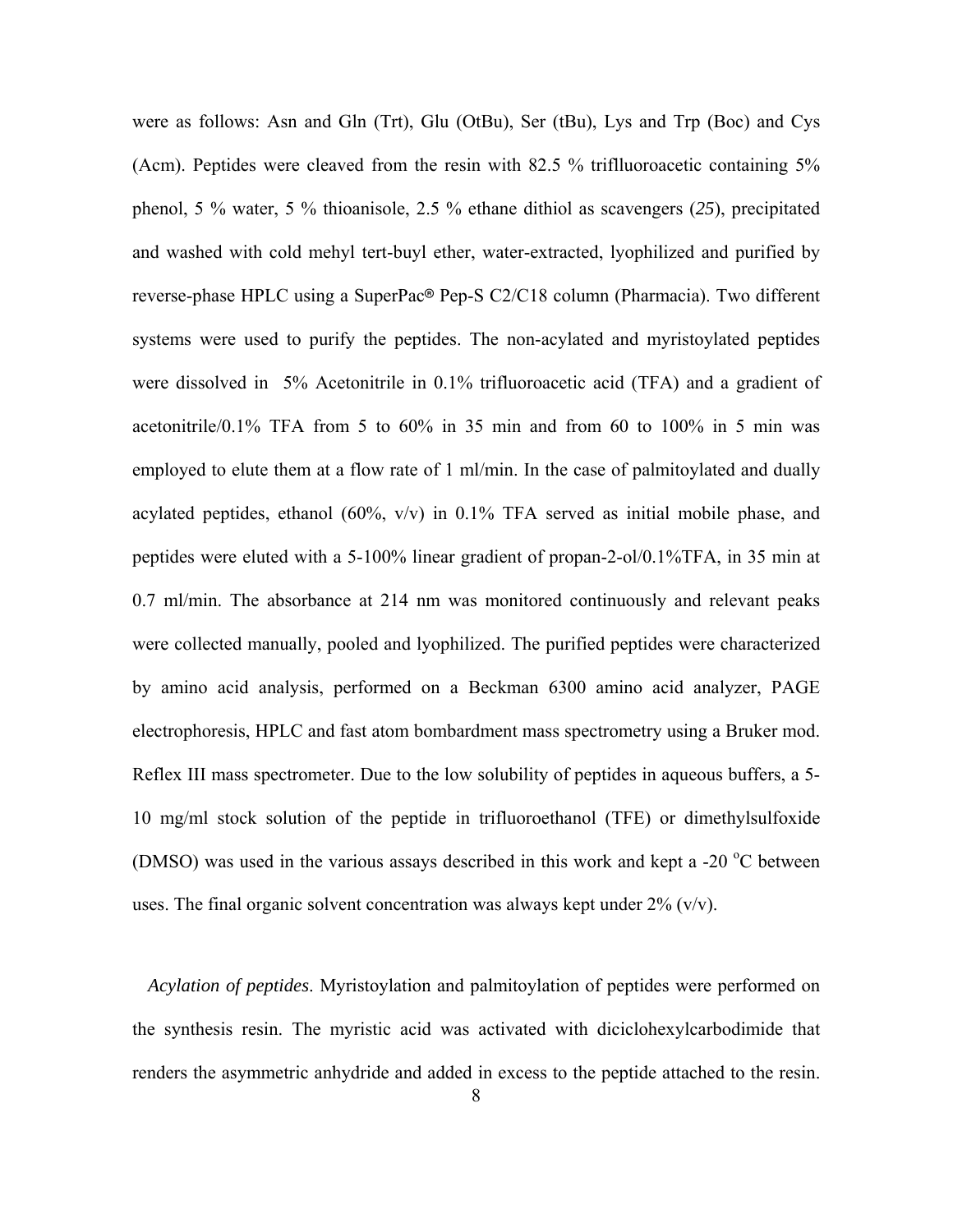This causes the formation of the amide bond. Once the peptide was myristoylated, it was cleaved from the resin. The palmitoylation was carried out according to the protocol of Beeckman et al. (*26*). After the synthesis, the protected peptide-resin was washed with dimethylformamide (DMF) and the side chains of cysteine residues were liberated with 0.1 M mercury acetate in DMF. After completion of the reaction the resin was washed copiously with DMF. Then, the sulfhidryl groups were reduced with βmercaptoethanol/DMF (9:1) for three hours. Free SH groups were palmitoylated on the resin by coupling using 8 eq. of PyBop, 8 eq. of palmitic acid, 16 eq. of diisopropylethylamide (DIEA) in DMF, for 16 hours at 37  $^{\circ}$ C. Then, the peptide was cleaved from the resin.

*Vesicle preparation.* In all cases a lipid film was obtained by drying a chloroform solution of the lipid under a current of nitrogen; this film was kept under vacuum for 5 hours. The phospholipid was resuspended at a concentration of 1 mg/ml in medium buffer (5 mM Tris, pH 7.0, 100 mM NaCl, 5 mM MES, 5 mM sodium citrate, 1 mM EDTA) or 20 mM sodium phosphate buffer, pH 7.0 for 1 hour at 37  $^{\circ}$ C and eventually vortexed. This suspension was sonicated in a bath sonicator (Branson 1200), and was subsequently subjected to at least 15 cycles of extrusion in a Liposofast<sup>tm</sup>-Basic apparatus (Avestin) with 100 nm polycarbonate filters (Avestin). A 0.14 mM final phospholipid concentration was used in all the experiments.

*Circular dichroism measurements*. Circular dichroism spectra were obtained on a Jasco J-715 spectropolarimeter using a 0.1 cm pathlength cuvette at 25  $\degree$ C. The peptide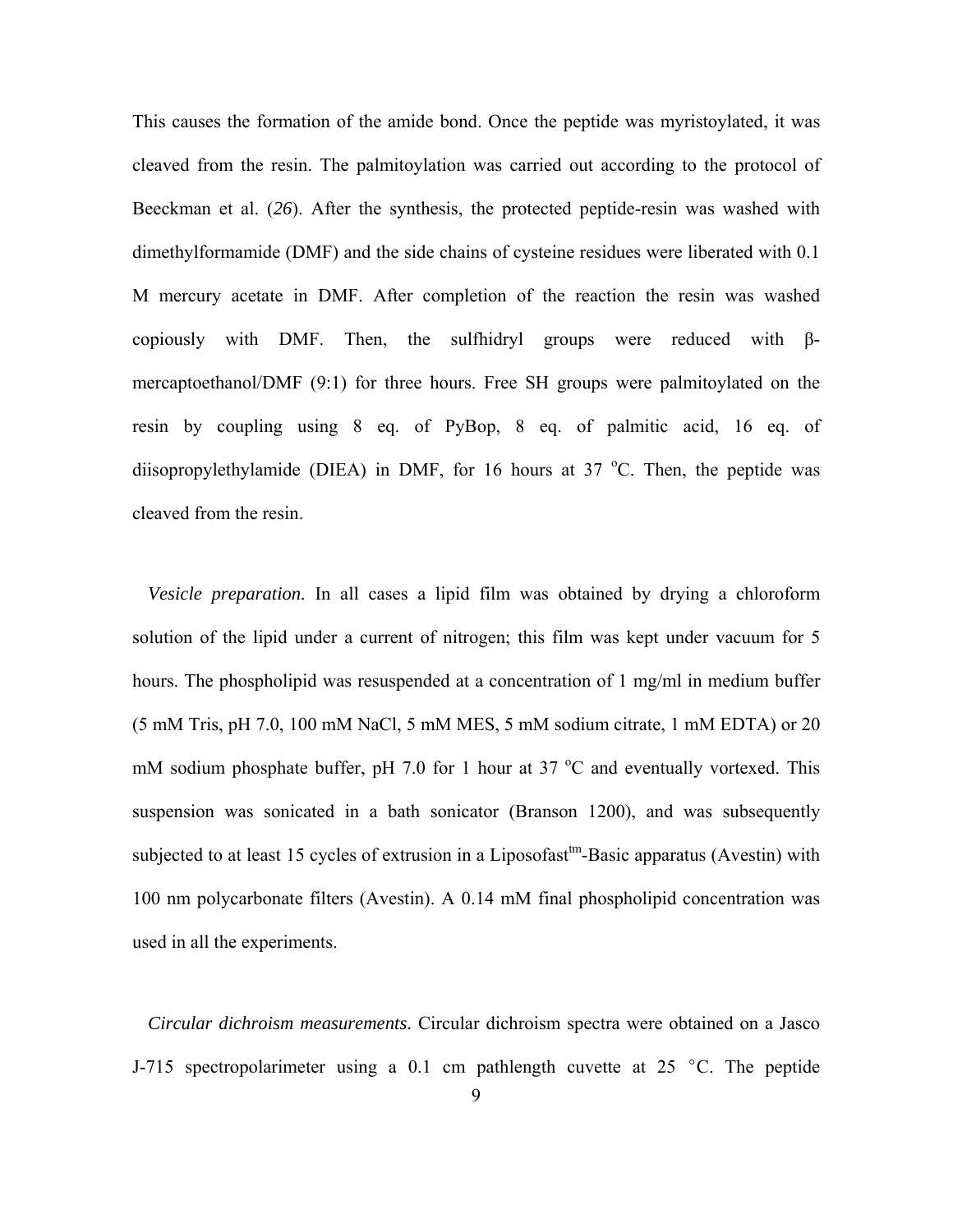concentration employed was 80 µM. The buffer used was 20 mM sodium phosphate, pH 7.0 or TFE. A minimum of four spectra was accumulated for each sample and the contribution of the buffer was always subtracted. The resultant spectra were smoothed using J-715 Noise Reduction software. The values of mean residue molar ellipticity  $[Θ]_{MRW}$ were calculated on the basis of 100 as the average molecular mass per residue and they are reported in terms of degree x  $cm<sup>2</sup>$  x dmol<sup>-1</sup>. The spectra in the presence of lipid vesicles were recorded after incubating for 1 h at 37 °C. To minimize the effect of light scattering on the shape and magnitude of the spectrum, lipid-peptide mixtures were sonicated before the spectra were recorded.

*Fluorescence measurements.* Fluorescence studies were carried out on a SLM Aminco 8000C spectrofluorimeter, fitted with a 450 W xenon arc and equipped with Glan Thompson polarizers. A 0.2x1 cm quartz cuvette was used. The buffer used was medium buffer, pH 7.0. The peptide concentration was 3 µM and the lipid concentration was 0.14 mM. The temperature in the cuvette was maintained by a Polystat Hubber circulating water bath. Excitation was performed at 275 nm, and the emission spectra were recorded over the range 285-450 nm. The contribution of the buffer was always subtracted.

*Fluorescence polarization*. Two different probes were employed in the depolarization experiments: 1,6-dyphenyl-1,3,5-hexatriene (DPH) and 1-(4-(trimethylammoniumphenyl)- 6-phenyl-1,3,5-hexatriene (TMA-DPH). The former was dissolved in tetrahydrofuran and added to the lipid chloroform solution at a 1:500 molar ratio, and the latter was dissolved in methanol and added to the lipid chloroform solution at a 1:100 molar ratio. The lipid was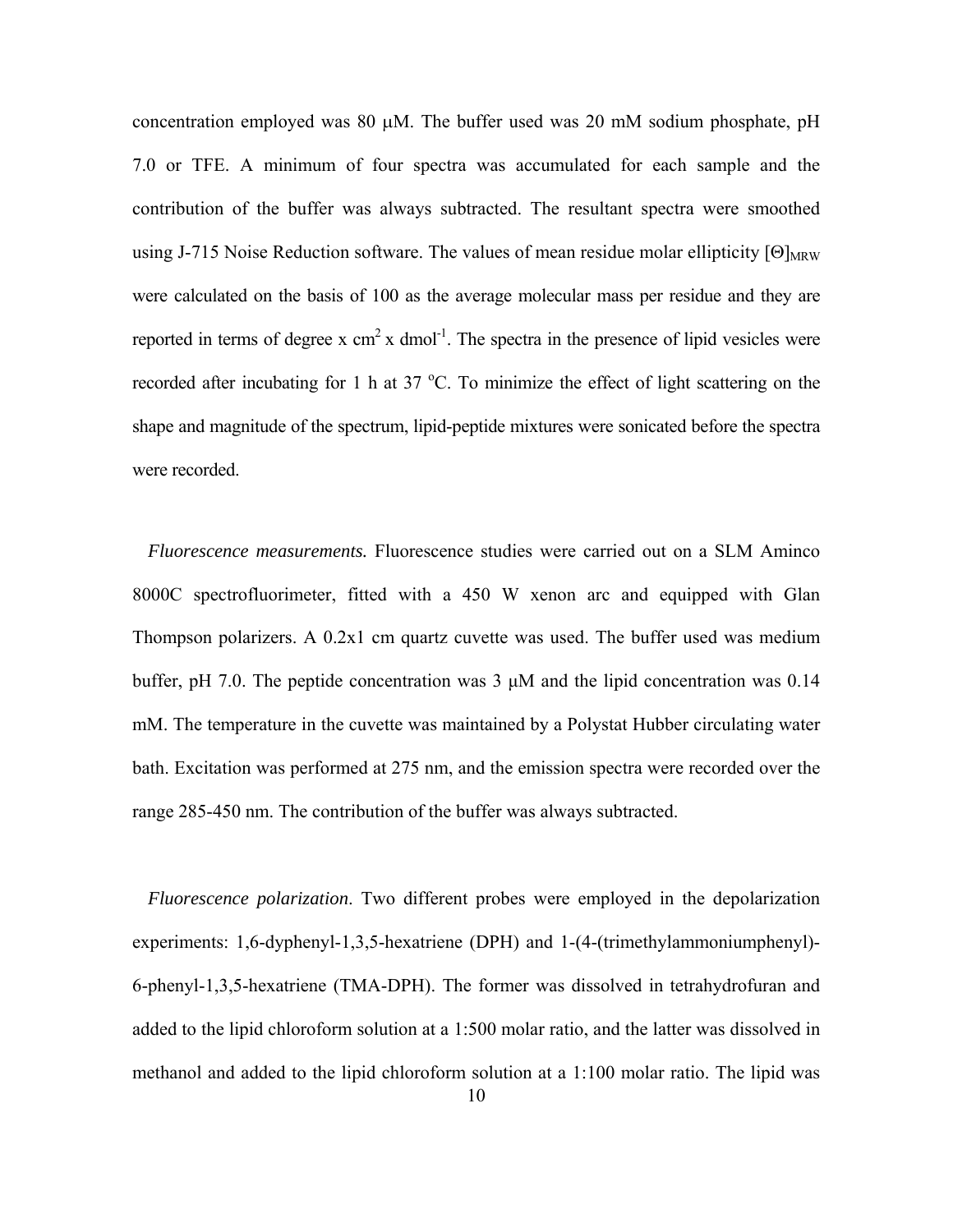hydrated in medium buffer at a concentration of 1 mg/ml. The sample was divided into 0.5 ml aliquots, each of them at 0.14 mM lipid concentration. DMSO was added to one of these aliquots (control) and peptide from a concentrated DMSO stock solution was added to the others  $(0.4, 1.4 \text{ and } 4 \mu\text{M}$  final concentration). The samples were measured in  $0.2x1$  cm fluorescence cuvettes. The temperature in the cuvette was maintained by a Polystat Hubber circulating water bath. Excitation was performed at 365 nm and the emission wavelength was 425 nm.

#### RESULTS

*Solid-phase synthesis and acylation of peptides.* Following the methods described under Experimental Procedures, four peptides of 29 amino acids corresponding to the aminoterminal region of eNOS have been obtained: non-acylated peptide (eNOS), myristoylated peptide (myr-eNOS), doubly palmitoylated peptide (eNOS-pal) and dually myristoylated and palmitoylated peptide (myr-eNOS-pal) (Table 1). All peptides were purified by reverse-phase HPLC. eNOS and myr-eNOS were dissolved in 0.1% TFA/5% acetonitrile and separated with a gradient of acetonitrile. The increased hidrophobicity of eNOS-pal and myr-eNOS-pal made necessary to dissolve them in 0.1% TFA/60% ethanol and use a gradient of 5-100 % propan-2-ol to separate them. Figure 1 shows representative HPLC profiles of purified peptides. All the peptides eluted as single peaks. Incorporation of the myristic acid to the eNOS sequence considerably increased the elution time (from 21.7 to 25.2 min). The presence of two palmitic acids rendered a peptide which eluted at almost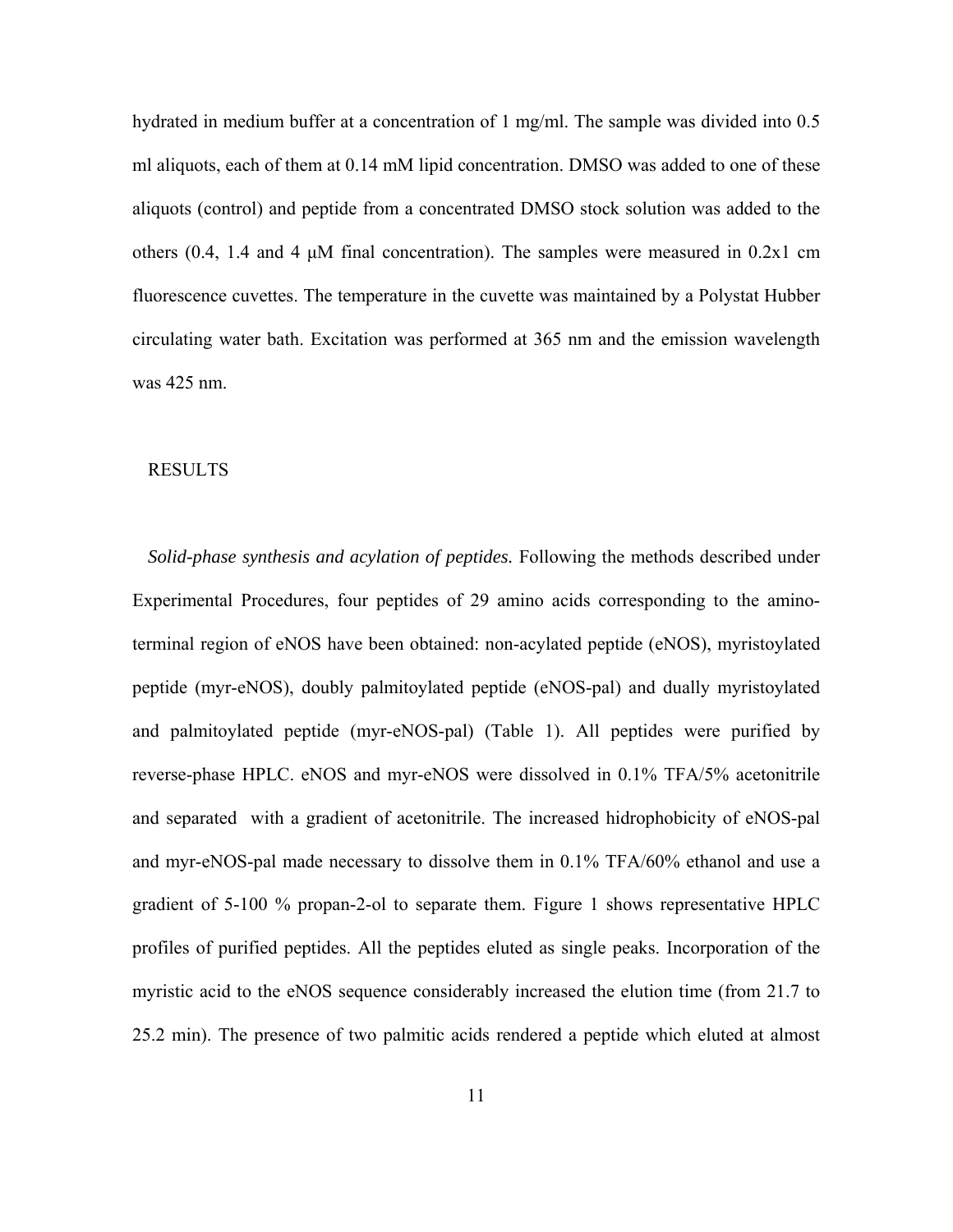85% propan-2-ol while the additional myristic acid present in myr-eNOS-pal made the peptide to elute at 100% propan-2-ol. The identity of the peptides was confirmed by amino acid analysis and mass spectrometry. Table 2 shows the molecular mass obtained by mass spectrometry. The experimental data are virtually identical to the values calculated from the amino acid sequence.

*CD spectra of peptides*. The conformation of the peptides was determined by circular dichroism. Figure 2 shows the far-UV circular dichroism spectra of non-acylated and acylated peptides in aqueous buffer and in the presence of an organic solvent, TFE. In aqueous solutions, eNOS showed a CD spectrum characteristic of a non-ordered structure with a minimum centered near 200 nm and a shoulder at 220 nm. However, the acylated peptides showed a shift of the minimum to higher wavelength, showing spectra with a minimum at 220 nm. In spite of the differences in the magnitude of the spectra of acylated peptides the spectral features are different from the non-acylated and are those of extended structures. The increased population of ordered conformations upon introduction of myristoyl and palmitoyl groups should be the result of the hydrophobic environment provided by the acyl chains. TFE has been used to identify the propensity of a polypeptide sequence to adopt ordered structures. When all four peptides are dissolved in 100 % TFE their spectra showed a maximum at 190 nm and two minima at 205 and 220 nm, with molar ellipticity values ranging from  $-13700$  for myr-eNOS-pal to  $-15500$  deg cm<sup>2</sup> dmol<sup>-1</sup> for eNOS (Figure 2). These are characteristics of peptides adopting a  $\alpha$ -helical conformation.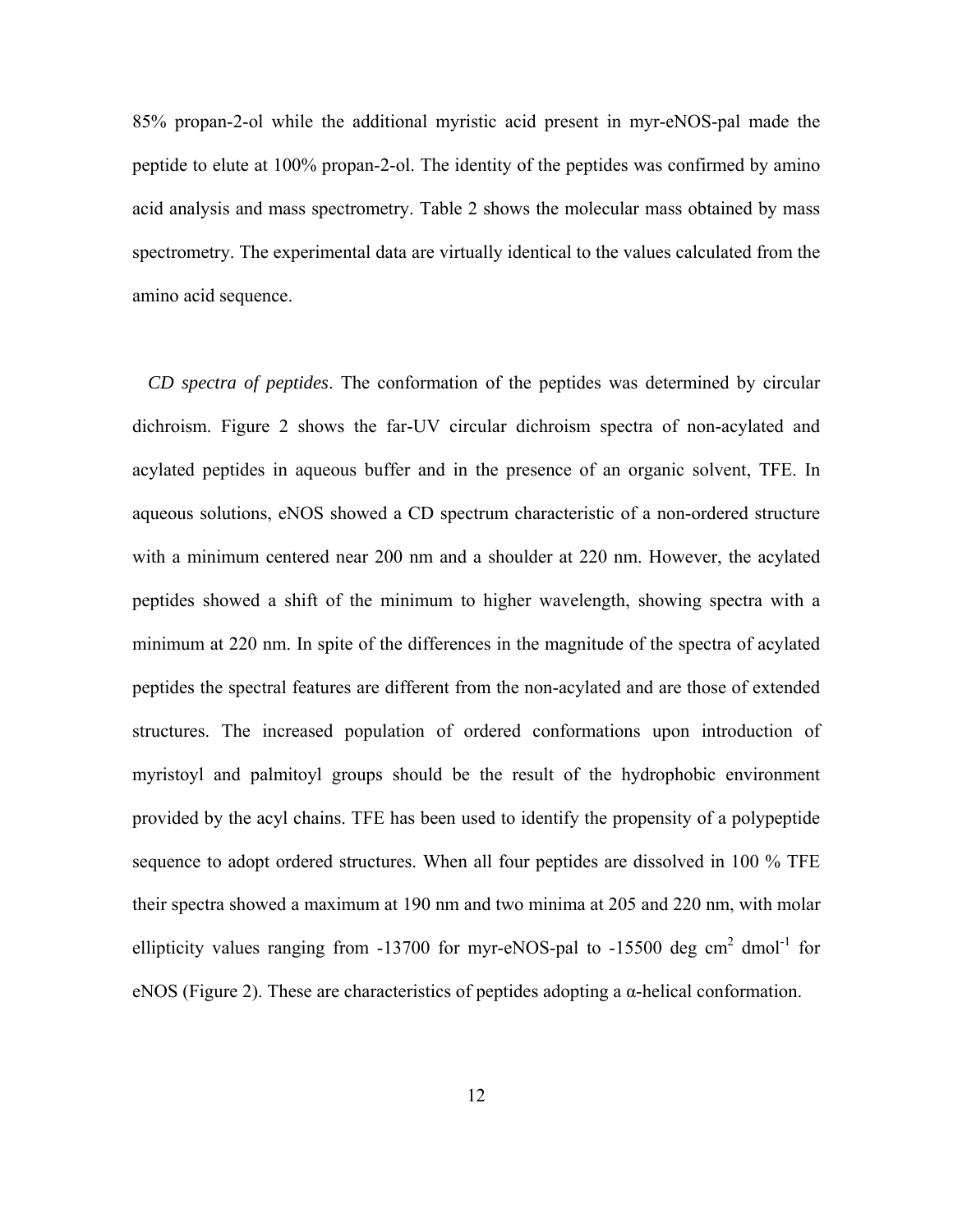*Interaction of the peptides with phospholipid vesicles*. To explore the ability of the peptides to interact with model membranes of different composition two different approaches have been used: fluorescence emission spectra of peptides in presence of lipid vesicles and fluorescence depolarization of two probes embedded in the bilayer to monitor changes in the transition properties of the phospholipids.

 The peptides have been designed to contain a tryptophan residue at position 29 which would serve as a fluorescent probe to monitor the interaction with lipid vesicles. One end of the molecule was chosen because of the minimal induced conformational perturbation and the C-terminal one because the N-terminal Gly had to be myristoylated. The fluorescence emission spectra of eNOS and acylated peptide alone or in presence of PC and PG vesicles are depicted in Figure 3. The position of the maximum of the emission spectra of eNOS peptide (354 nm) in medium buffer was indicative of a highly exposed environment of the tryptophan residue (*27*). Acylation with myristic acid did not modify the position of the maximum but the palmitate induced a significant decrease (347.5-349 nm). Moreover, the acyl chains caused a decrease in the quantum yield of tryptophan in such a way that independently of the fatty acid content the fluorescence intensity was reduced to 50% of the original value (Figure 3B-D, solid lines).

 When PC vesicles were added to eNOS peptide a slight decrease of the fluorescence intensity was observed without modifying the position of the maximum while the presence of PG vesicles also reduced slightly the fluorescence intensity but shifted the position of the maximum of the spectrum of eNOS to a lower wavelength (349 nm) (Figure 3A). The fluorescence properties of acylated peptides were modified upon interaction with neutral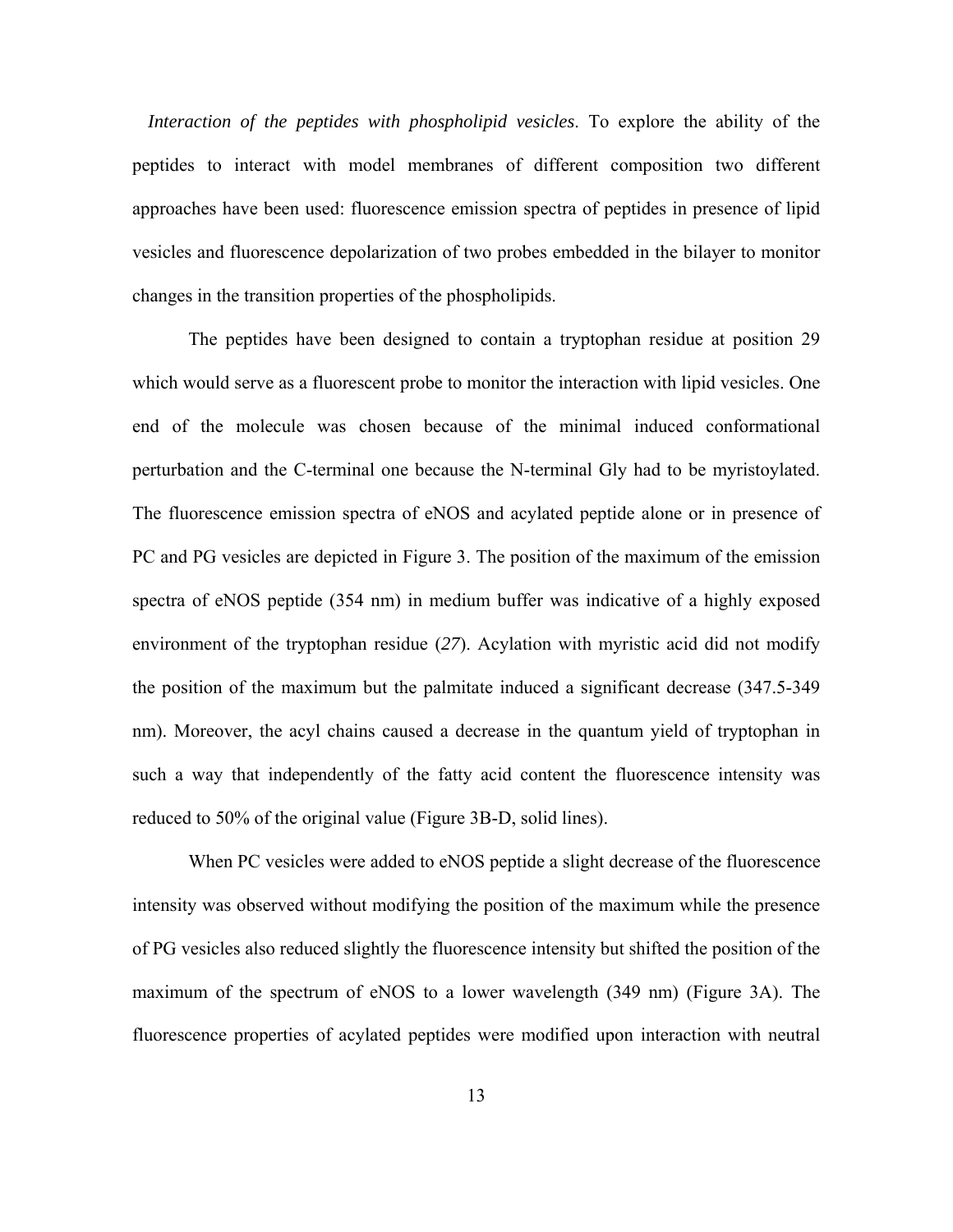and acidic phospholipids vesicles. The Trp residue occupied a more hydrophobic environment as a consequence of the interaction as evidenced by the blue shift of the fluorescence maximum (from 355-349 to 348-341 nm). On the other hand, the fluorescence intensity increased upon interaction being the increase much higher in the presence of PG than of PC. In fact, the fluorescence intensity at the maximum of the spectrum of myreNOS-pal in the presence of PG is almost double of that of the parent peptide, eNOS. Thus, the fluorescence quenching which appears as a consequence of acylation completely disappears upon interaction with negatively charged phospholipids. This would be indicative of a conformational change which moves further away the Trp from the side chains responsible of the quenching.

 The effect of eNOS and acylated peptides on the thermotropic behavior of synthetic phospholipids was assessed by fluorescence depolarization of DPH and its polar derivative TMA-DPH incorporated into the bilayer. The peptides were allowed to interact with DMPC and DMPG vesicles for 1 hour at 37 °C. The two fluorescent probes were employed in the assays so that the fluidity of both the inner and the outer part of the bilayer could be monitored. DPH is assumed to be aligned with the phospholipid acyl chains giving information of the hydrophobic core of the bilayer (*28, 29*), whereas TMA-DPH has a shallower location due to the anchoring of its non-fluorescent polar moiety to the lipid/water interface and interacts with both the phospholipid polar head groups and the fatty acyl chain region, probably as far down as C8-C10 (*30, 31*).

 The addition of acylated peptides to PG and PC vesicles modified the phase transition curves mainly decreasing the fluidity of the bilayers above the transition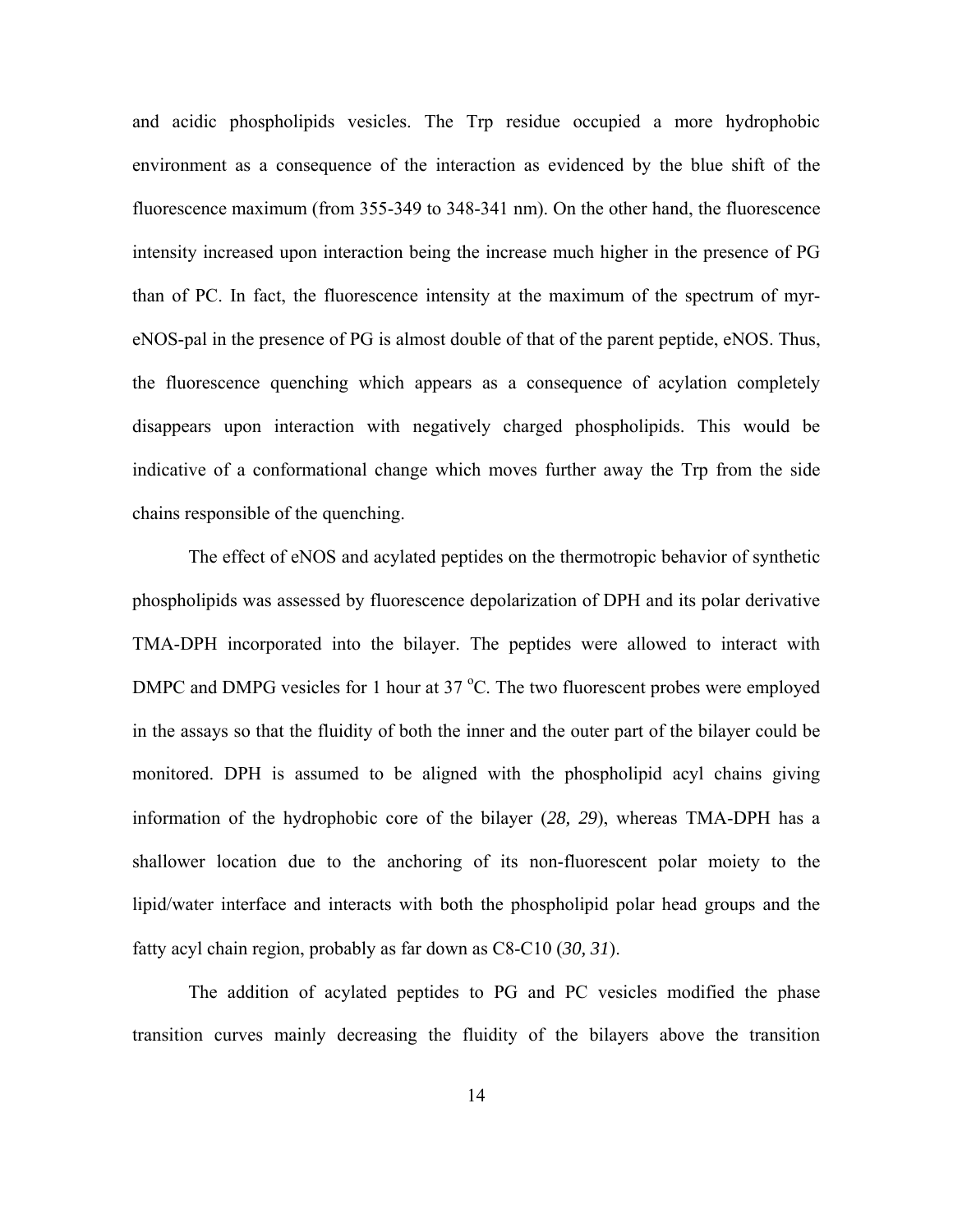temperature. Thus, the amplitude of the phase transition was considerably reduced without significantly affecting the gel-to-liquid crystalline transition temperature. In order to compare the effect of the peptides on the thermotropic behavior of DMPC and DMPG phospholipids, the changes in the amplitude of the thermal transition  $(\Delta P)$  at increasing peptide concentrations for DPH- and TMA-DPH-labeled phospholipids were plotted (Figure 4). It can be observed that eNOS peptide did not produce any effect on the transition of neutral phospholipids independently of the probe used or the peptide concentration employed (Figure 4A,C) and only a small decrease of the ∆P value was observed when a 4 µM concentration was added to DPH-labeled DMPG vesicles, affecting the phospholipids acyl chain in its fluid state. However, the acylated peptides decreased the amplitude of the thermal transition in a concentration dependent manner. At 4 µM peptide the transition of DPH-labeled DMPC vesicles is almost completely abolished when myristoylated, palmitoylated and dually acylated peptides were present (Figure 4A). When acidic vesicles were used, only myr-eNOS-pal cancelled the transition at the maximum concentration employed although the other two peptides also affect the microviscosity above the transition temperature, being higher the effect of eNOS-pal than that of myreNOS. When TMA-DPH was used to monitor less deep domains similar results were obtained except that only the dually acylated peptide was able to cancel the transition and that the myr-eNOS induced more significant changes than eNOS-pal in TMA-DPH-labeled DMPC vesicles (Figure 4C). Control experiments carried out in the presence of equivalent concentrations of the free fatty acid (myristic or palmitic acid) indicated that all the effects should be due to the amino acid moiety of the acylated peptide since the acyl chain did not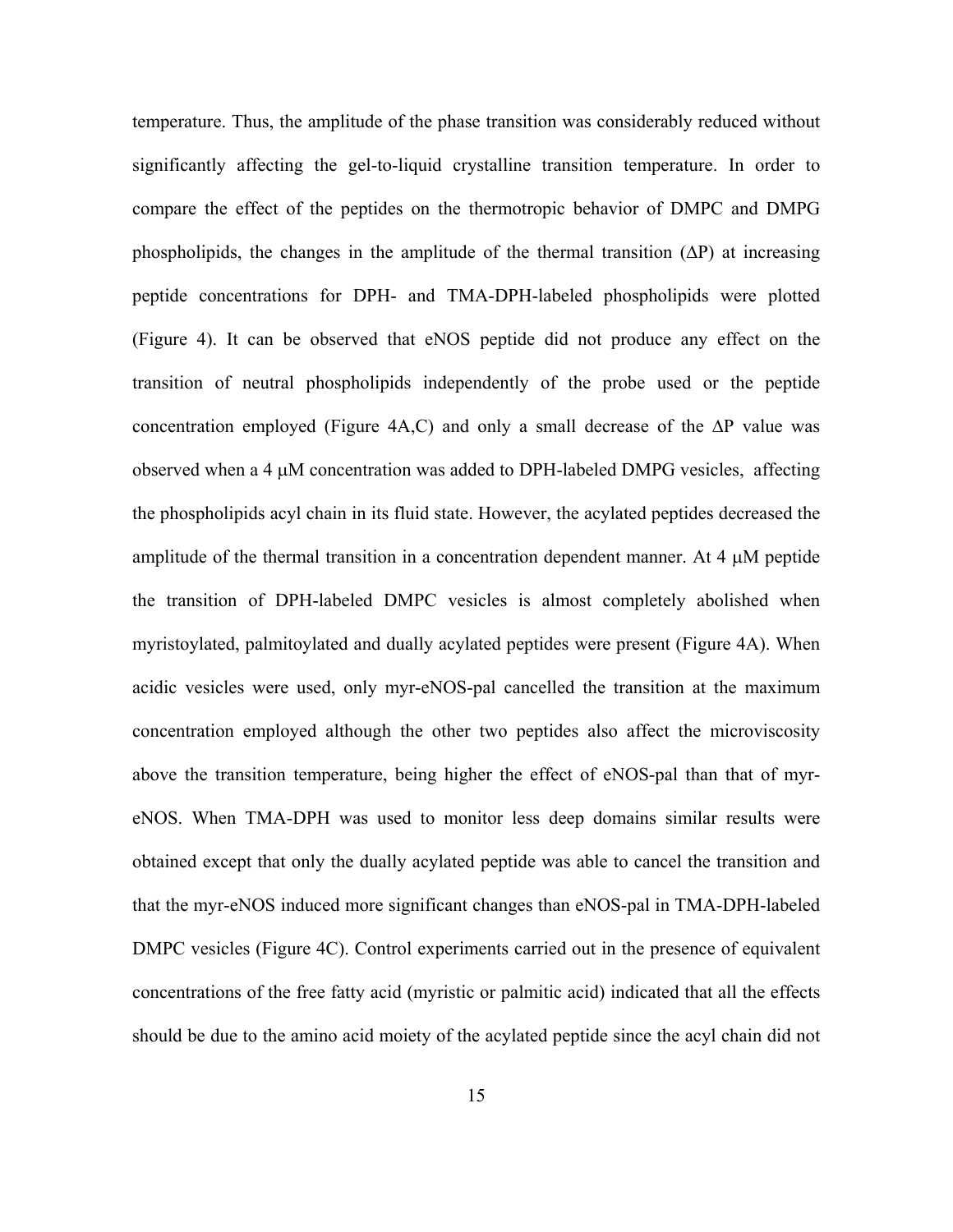modify either the order parameter nor the transition temperature (data not shown). Then, the presence of any fatty acids allows the peptide to interact with hydrophobic domains of the bilayer.

 The effect of the peptides on the thermal transition of more complex vesicles was also studied. Figure 5 shows the fluorescence depolarization profiles of DPH-labeled DMPC vesicles containing 10 % of both cholesterol and sphingomyelin, two lipids present in the lipid composition of caveolae, alone and in the presence of 0.14  $\mu$ M and 1.4  $\mu$ M peptide concentrations. The thermal transition of the vesicles in the absence of peptide is less steep than that of pure DMPC because of the presence of cholesterol. The addition of cholesterol to a pure phospholipid bilayer abolishes the normal sharp thermal transition between gel and liquid crystalline  $(l_c)$  phases, giving the membrane properties intermediate between two phases (32). Below the  $T_m$ , cholesterol weakens the packing of the headgroup increasing the fluidity of the ordered gel phase while above the  $T_m$  the reduction in freedom of acyl chains causes the membrane to condense with a concomitant decrease in fluidity (*33*). At 0.4 µM peptide concentration only myr-eNOS-pal diminished the transition amplitude affecting the acyl chain mobility both below and above the transition temperature. While myr-eNOS and eNOS-pal reduce the transition amplitude by 30% affecting only the acyl chains in the fluid state the dually acylated peptide almost completely cancelled the transition at 1.4 µM.

*CD of mixtures peptide-phospholipid*. The CD spectra of the peptides in the presence of lipid vesicles of both acidic and neutral phospholipids are shown in Figure 6. The spectra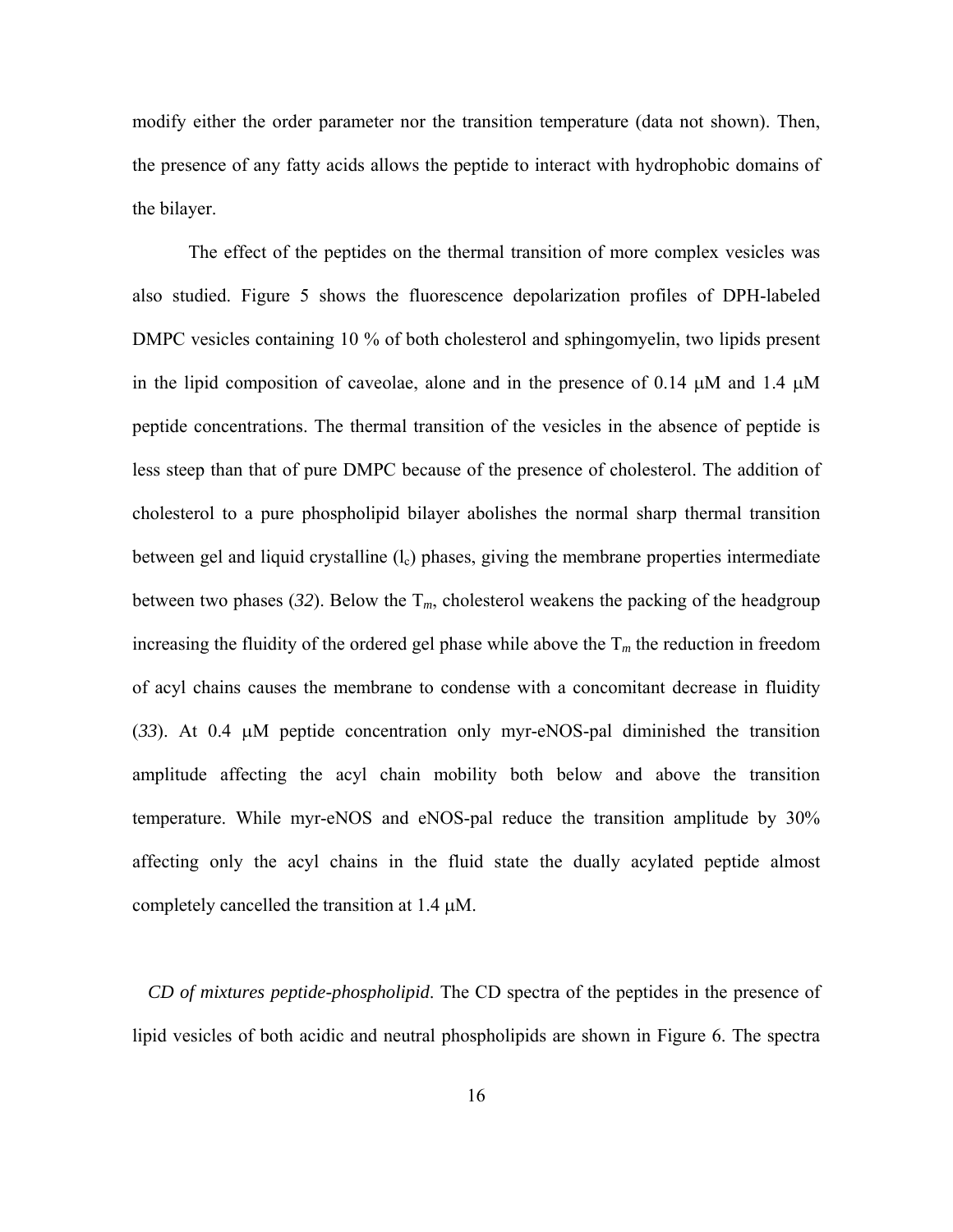shown are those obtained at a protein:lipid ratio of 1:10 although it was observed a gradual change of the spectrum from the one in the absence of added phospholipids vesicles to the one at that protein:lipid ratio. Increasing the lipid concentration did not modify the spectrum any further. When challenged by either DMPG or DMPC vesicles the peptides underwent conformational changes as indicated by the CD spectra. The largest change corresponded to eNOS peptide. From an existing non ordered conformation the peptide adopted an extended conformation, featured by a minimum at 213 nm, in the presence of DMPG. However, the presence of DMPC did not modify the shape of eNOS peptide spectrum and only a decrease of the molar ellipticity values was observed (from -5070 at 199 nm to  $-12200$  deg cm<sup>2</sup> dmol<sup>-1</sup> at 201 nm). This fact could be due to the presence of less aggregated structures on the surface of the bilayer (*34*).

 The extended conformation induced by acylation, characterized by a spectrum with a minimum at 216-218 nm is modified somehow as a consequence of the interaction with acidic phospholipids since a small shift of the position of the minimum and a decrease in the ellipticity value were observed. The spectra of acylated peptides in presence of DMPG vesicles were similar with a minimum at 214-219 nm and ellipticity values ranging -10700 for myr-eNOS,  $-11200$  for eNOS-pal and  $-12800$  deg cm<sup>2</sup> dmol<sup>-1</sup> for myr-eNOS-pal (Figure 6). The interaction of acylated peptides with neutral phospholipids modified the CD spectrum to a smaller extent. In the presence of DMPC vesicles, the CD spectra of myristoylated, palmitoylated or dually acylated peptides exhibited a minimum centered at 218-222 nm and molar ellipticity values ranging from -5800 to -6900 deg  $cm<sup>2</sup>$  dmol<sup>-1</sup> (Figure 6).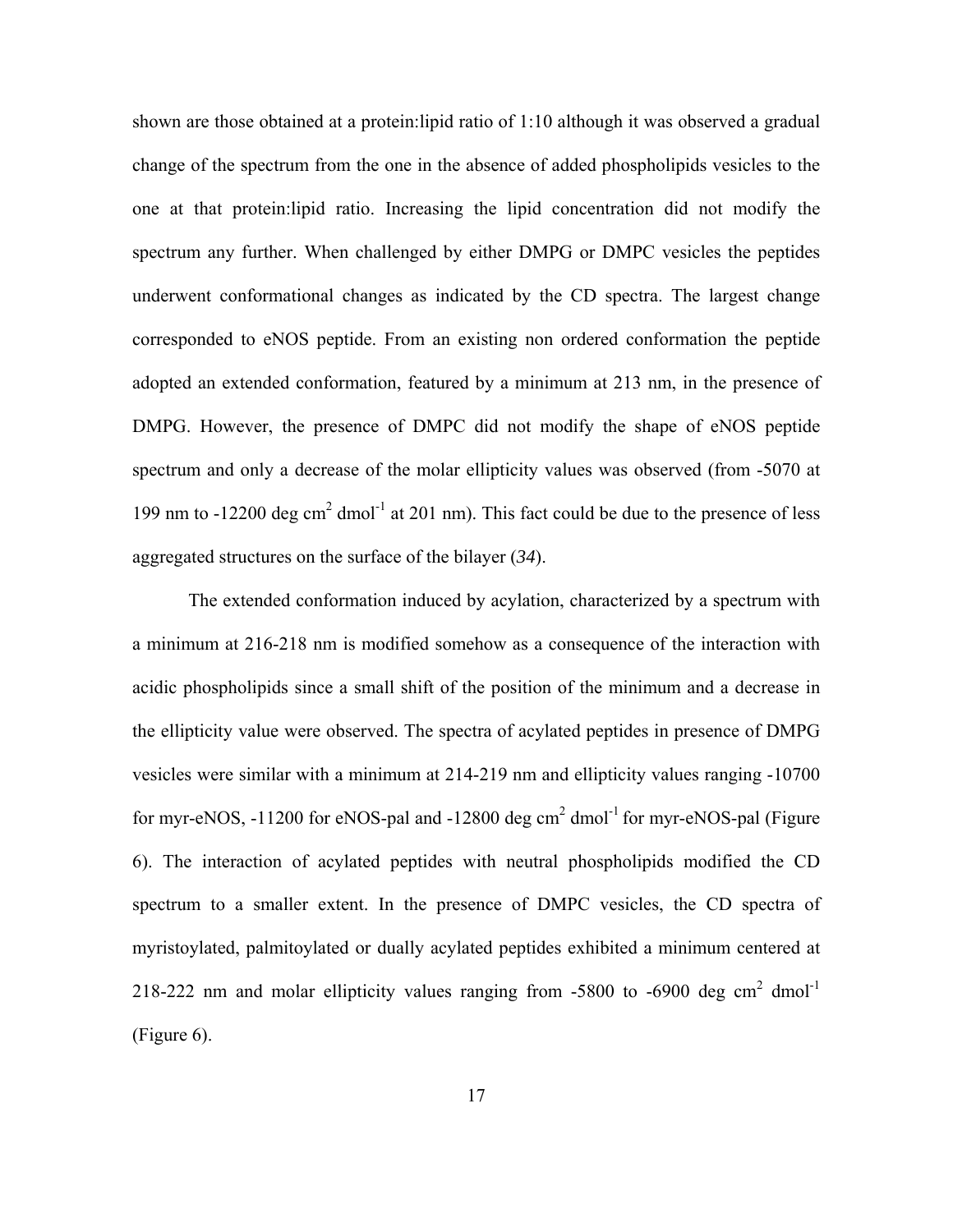#### DISCUSSION

Covalent attachment of fatty acids to proteins is a common form of protein modification which has been shown to influence both structure and interaction with membranes. To shed some light on the membrane-perturbing properties of acylated proteins we have synthesized a 28 amino acids peptide corresponding to the N-terminal region of endothelial nitric oxide synthase, eNOS. Two targeting signals seem to be contained within the eNOS sequence. To begin with, the N-terminus end of the protein, which is irreversibly myristoylated, can become reversibly palmitoylated at positions 15 and 26, in a process known to be involved in caveolar translocation. On the other hand, mutagenesis data seem to indicate that residues 350-358 of eNOS directly interact with caveolin-1 within endothelial cells hence modulating its enzymatic activity (*35*). *In vivo*, the subcellular localization of the 1203 amino acid eNOS is dictated by its N-terminus end. In fact, constructs of the first 35 (*20*) or 55 amino acids (*14*) of eNOS are sufficient to determinate a subcellular distribution similar to the wild-type protein. We might, therefore, infer that all the information necessary for the subcellular targeting of eNOS might be contained within these first 30 residues. With that in mind, we have analysed the structural and functional properties of the isolated Nterminus end of eNOS in order to inspect if its translocation to sphingomyelin-cholesterol enriched caveolar subdomains can be attributed to the acylation state. Consequently, in our system, the effect of the caveolin-1-eNOS direct interaction does not contribute to the peptide-lipid interactions that we observed, allowing us to study each effect in isolation.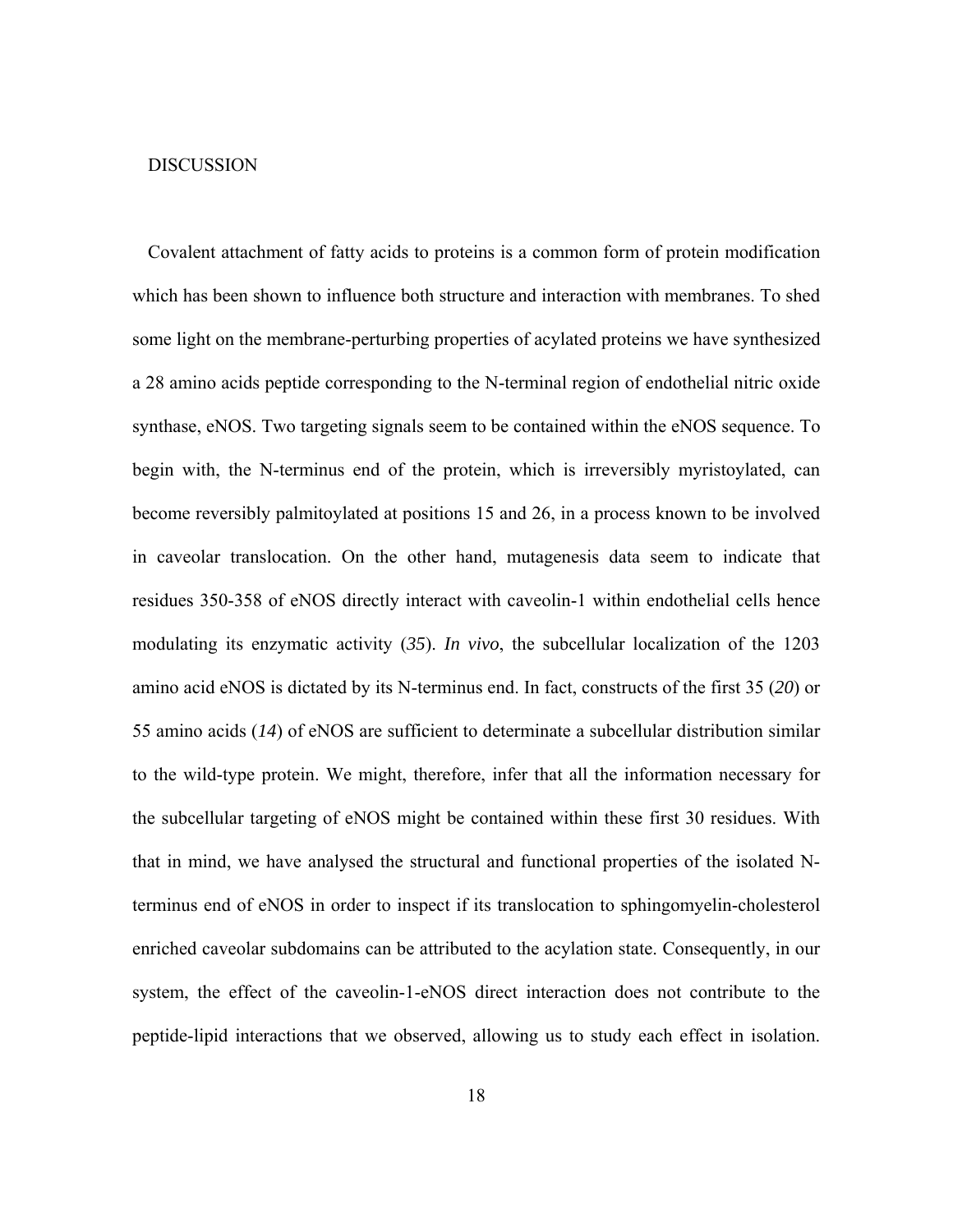From the original sequence we have obtained three additional peptides with different degree of acylation: myristoylated, doubly palmitoylated and dually myristoylated and palmitoylated. The four peptides are highly pure as demonstrated by HPLC, amino acid analysis and mass spectrometry.

From a structural point of view it has been previously shown both that palmitoyl groups increase (*36*) and decrease (*37*) the helical content of pulmonary surfactant protein-C. CD spectra show that the peptide corresponding to the N-terminal sequence of eNOS owns a great conformational flexibility being able to adopt different secondary structures when challenged by different types of environment. Thus, eNOS peptide has a non-ordered conformation in phosphate buffer. When the peptide is dissolved in TFE, a solvent which can induce stable conformations in peptides which are unstructured in solution (*38*), it adopts mainly a helical conformation. However, acylation itself, either myristic and/or palmitic, confers the peptide the ability to adopt extended conformations, indicated by the fact that the CD spectrum of all acylated peptides has a minimum at 220 nm characteristic of β-sheet. On the other hand, the fact that eNOS and acylated peptides show different fluorescence emission maxima could suggest that acylation causes peptide aggregation or micelle formation (*39*) although the conformational changes observed by CD spectra could also be responsible for the more hydrophobic environment of the Trp residue. Although Nterminally truncated eNOS have been crystallized and their atomic structure obtained, none of them contain the sequence stretch described in this work. We have demonstrated herein that the myristoylated N-terminal amino-acid peptide of eNOS adopts a β-strand conformation in solution. This observation strongly suggests, although it does not confirm,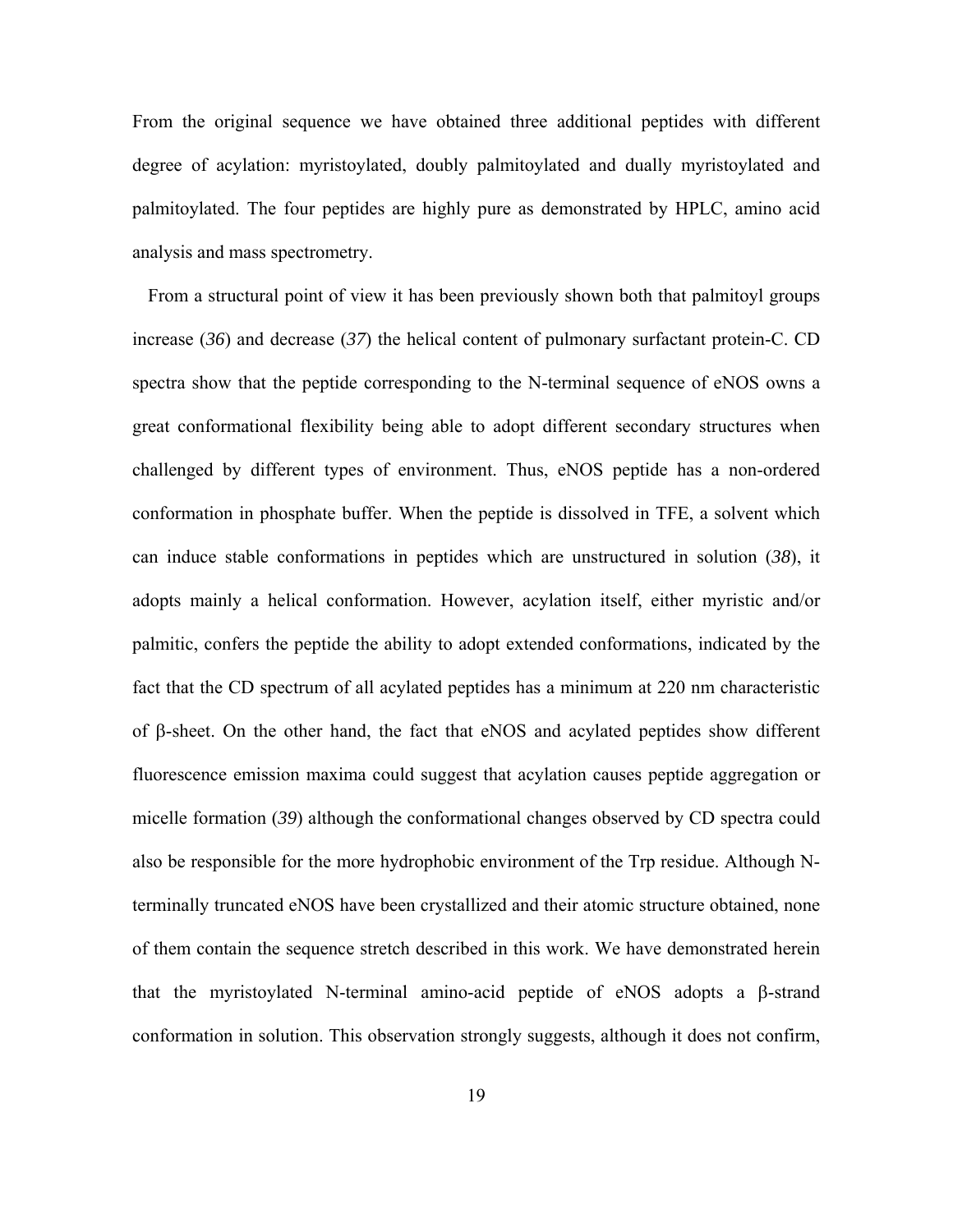that this extended conformation might adopt a β-strand that could associate with the Nterminal β-sheet lariat observed in the truncated three-dimensional structure obtained from crystallographic data (*40*).

 With respect to the role of acylation on the interaction with membranes, there are controversial examples in the literature. Thus, it has been shown that the N-terminal segment of pulmonary surfactant lipopeptide SP-C has intrinsic propensity to interact with phospholipids bilayers in the absence of acylation (*41*). However, palmitoylation of peptides derived from the cysteine-rich domain of SNAP-23 is essential for membrane association (*42*). In several other cases a lipid moiety represents an additional binding energy necessary to achieve stable interactions (*for a review see 43*).

 In the cellular cytoplasm, only two of the four peptide species that we describe in this work are present, that is myr-eNOS and myr-eNOS-palm. According to the circular dichroism data, both of them are able to display very similar secondary structures both in solution and in association with vesicles composed of DMPC or DMPG. However, both of them display distinct degree of perturbation of the lipidic moiety according to our fluorescence spectra and fluorescence depolarization measurements. Fluorescence polarization studies show that the polypeptide sequence corresponding to the N-terminal region of eNOS is able to interact with model membranes composed of acidic phospholipids although the reduction of the transition amplitude is much smaller than that induced by any of the acylated peptides and only is observed at the highest concentration assayed. Probably the effect is promoted by the net charge that this amino acid sequence possesses, +2. As a consequence of this ionic interaction the peptide adopts a β-sheet like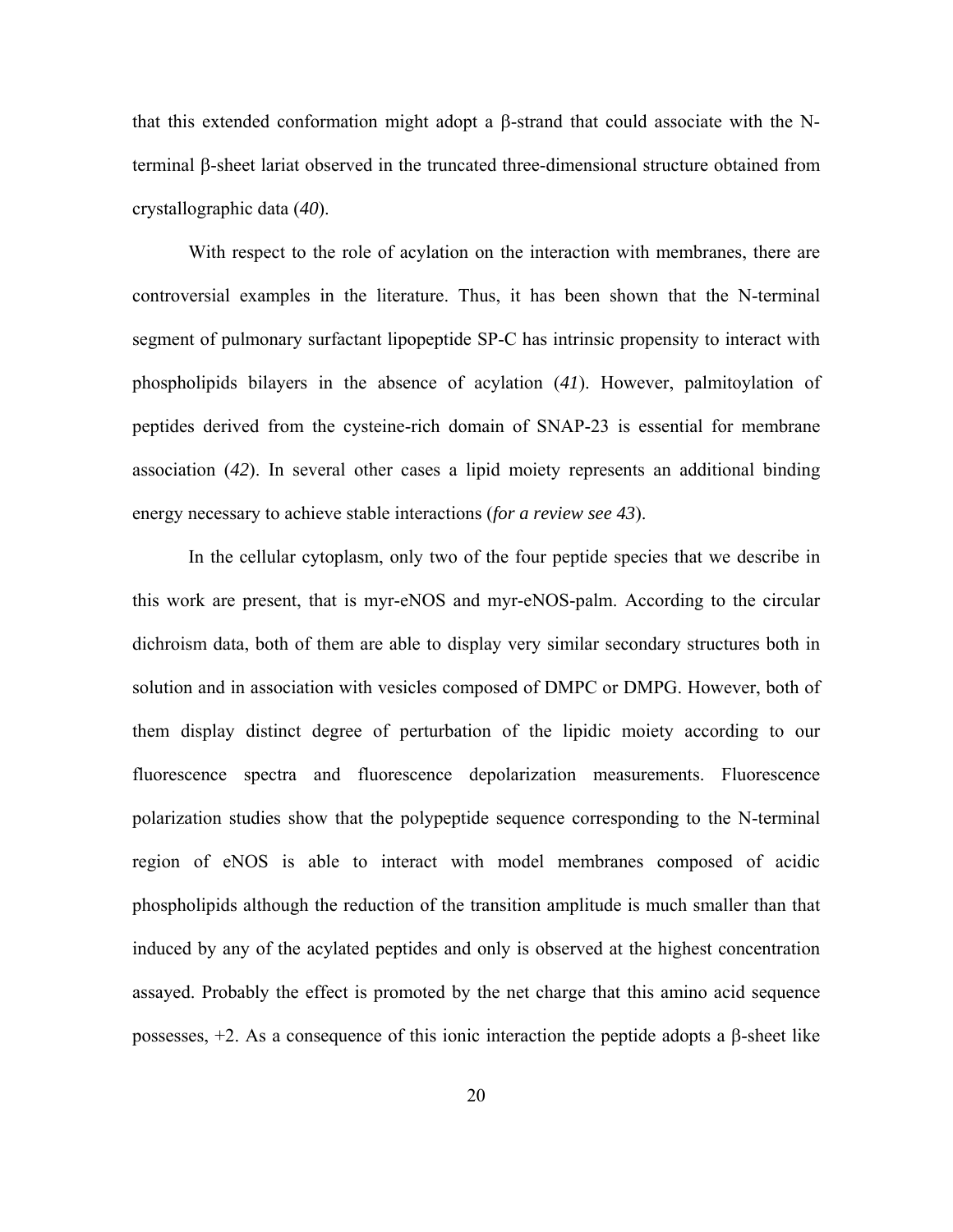structure. However, the behavior observed for the acylated peptides is that of an integral membrane protein which strongly restricts the mobility of the phospholipids acyl chains, suggesting the insertion of the peptide into the membrane. At a peptide concentration of 4 µM, myr-eNOS-pal completely abrogated the thermal transition which indicates that the peptide interacts with the hydrophobic portion of the bilayer, preventing part of the phospholipids molecules from undergoing the transition characteristics of pure phospholipids species (*44*). Since equivalent amounts of the corresponding free fatty acid had no effect on the thermotropic behavior of the phospholipids it seems reasonable to conclude that the effect of acylated peptides are due to the insertion of the peptide into the hydrophobic core of bilayer probably mediated by the interactions between the fatty acid moiety of the peptide and the acyl chains of the phospholipids. The fact that acylated peptides are able to insert into bilayers of both neutral and acidic phospholipids point out that hydrophobic interactions are more important than ionic ones in eliciting the effects observed for these peptides.

 The interaction of the peptides with phospholipids vesicles brings about conformational changes as indicated by fluorescence spectroscopy and circular dichroism. The largest change takes place when eNOS interacts with acidic phospholipids since from a non-ordered structure the peptide adopts spectroscopic features of extended conformations. The changes are higher upon interaction with acidic than with neutral phospholipids although in both cases the spectral features of an extended conformation are maintained. Then, it seems clear that there exists a high tendency of the N-terminus of eNOS to associate with acidic phospholipids. Remarkably, negatively charged phospholipids such as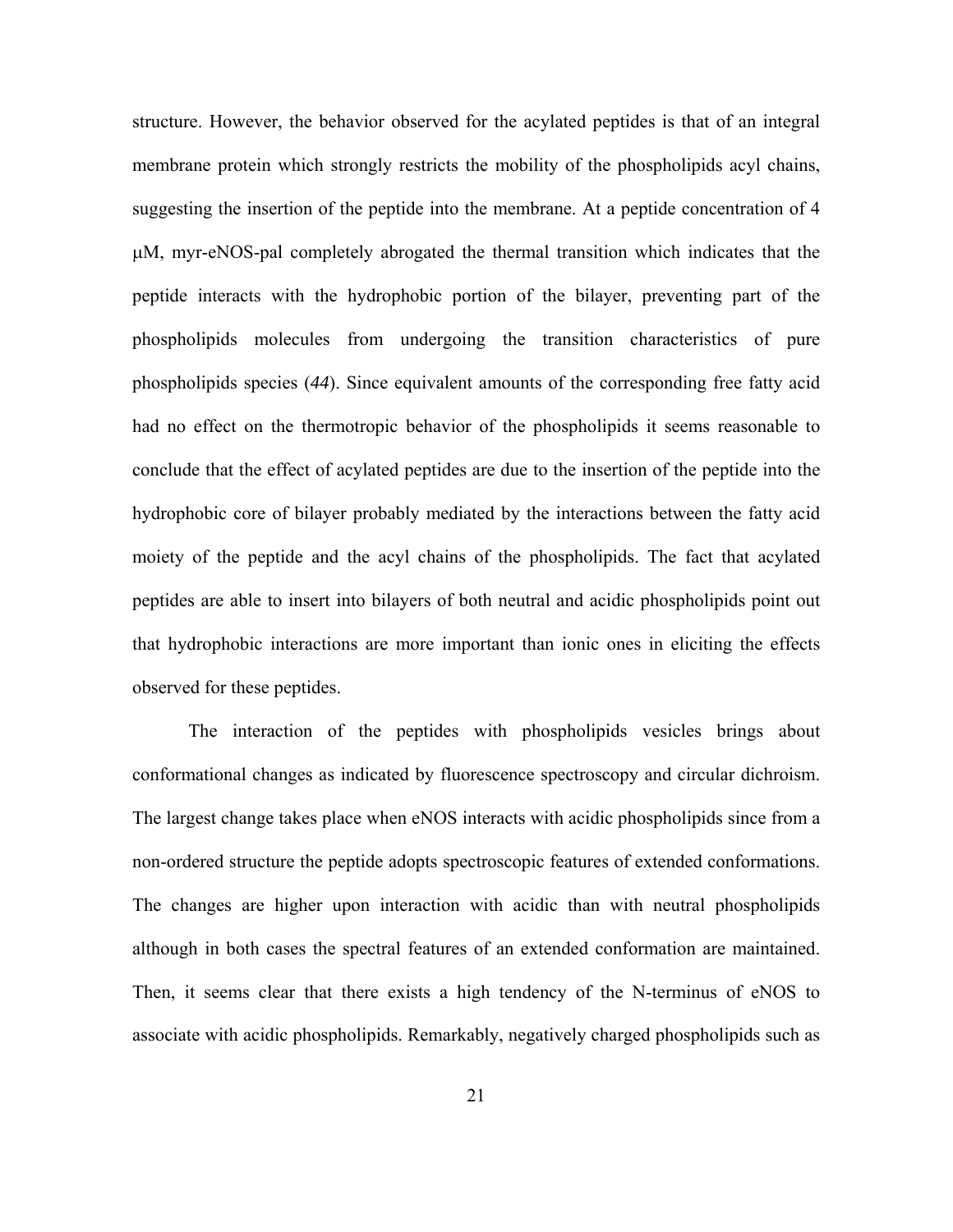phosphatidylserine and phosphatidylglycerol are known to inhibit eNOS activity through its binding to the calmodulin-binding amphipathic helix that interconnects both domains (*45*). Hence, the N-terminus end of eNOS might target the protein to membrane areas enriched in negatively charged phospholipids, where the reported inhibition might exist. When the intracellular calcium levels are raised, and calmodulin binding to eNOS activated the electron transfer and  $\cdot$ NO synthesis, this inhibitory association with phospholipids might be lost (*45*).

 Finally, another role of lipid modification is to promote membrane targeting. It is a general trend that a single lipophilic modification is not sufficient to target a protein to a specific membrane and two lipid moieties are necessary (*43*). Specifically, myristate and palmitate are necessary and sufficient to promote targeting to rafts (*46, 47*). In the case of eNOS it has been shown that palmitoylation only takes place in protein molecules which have been previously myristoylated (*14*). Since this protein is regulated through a palmitoylation-depalmitoylation cycle, it would be transiently associated with cholesterolsphingolipid-enriched subdomains present in the cellular membrane (*48, 49*).

 It is remarkable that in pure PC liposomes, the myr-eNOS peptide and the myreNOS-pal peptide display similar membrane-perturbing properties at a 1.4 µM peptide concentration (Fig. 4A). Interestingly, when we introduce cholesterol/sphingomyelin at low levels (Fig. 5A or B) the perturbation exerted by the tri-acylated peptide becomes much more profound. This observation clearly states that palmitoylation *per se* of previously myristoylated sequences introduces a strong tendency to partition into  $l_0$  lipid domains, characteristic of lipid rafts. Moreover, since the amino acid sequence of all the peptides is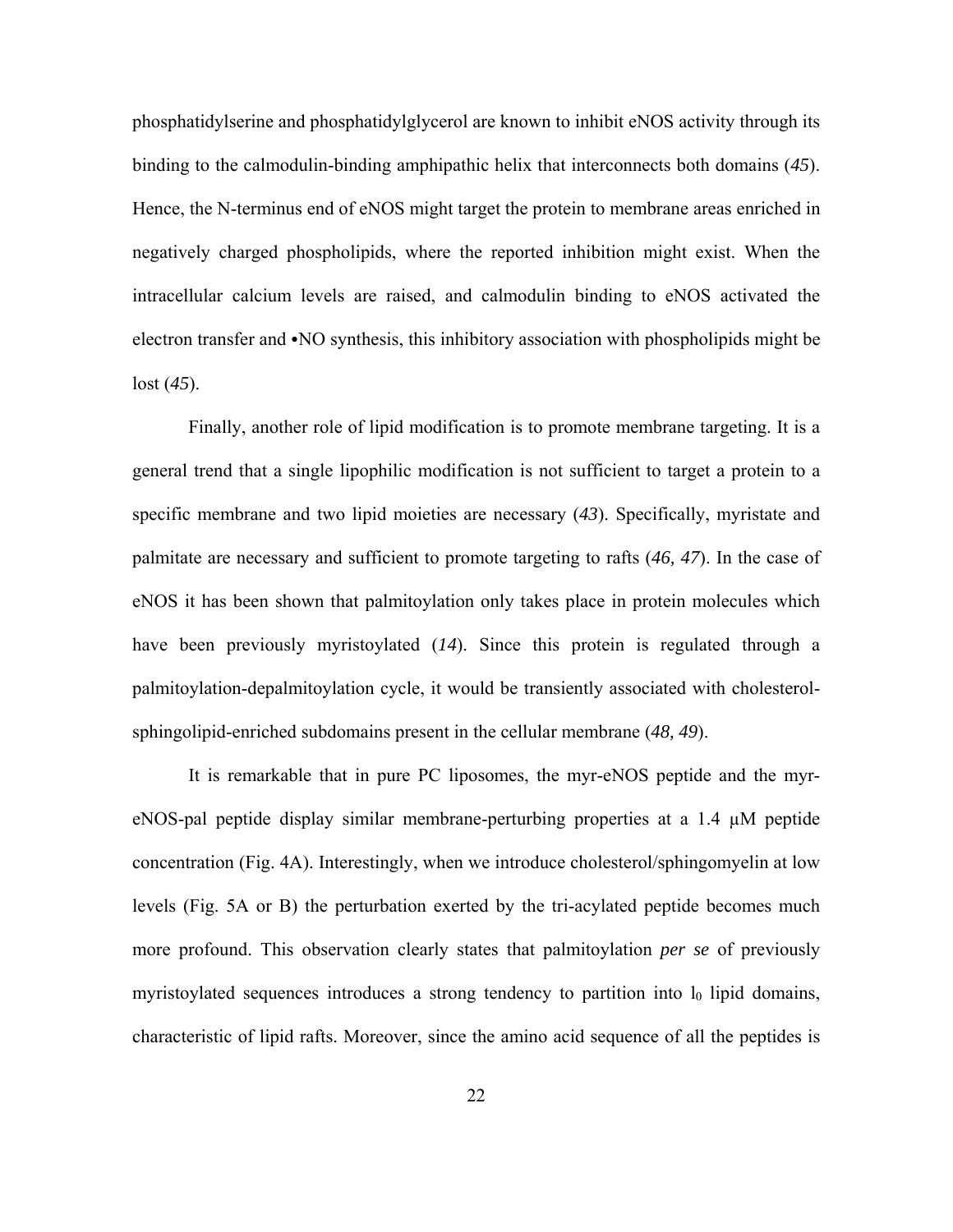the same and only myr-eNOS-pal seems to specifically interact with rafts, the hydrophobic interactions of both myristic and palmitic acids should be responsible of the targeting specificity. However, it has been recently shown that short sequences such as Gly-Cys bearing only palmitoyl group both at the N-terminal and at the side chain of Cys can associate with raft domains (*50*). This would mean that the amino acid sequence also play a role in determining their association with a lipid bilayer. Since no proteins are incorporated into our vesicles, it can be inferred that partitioning of eNOS protein in particular and dually acylated proteins in general into rafts is due to the association of their acylated sequences with lipid rafts without requiring protein-protein interactions.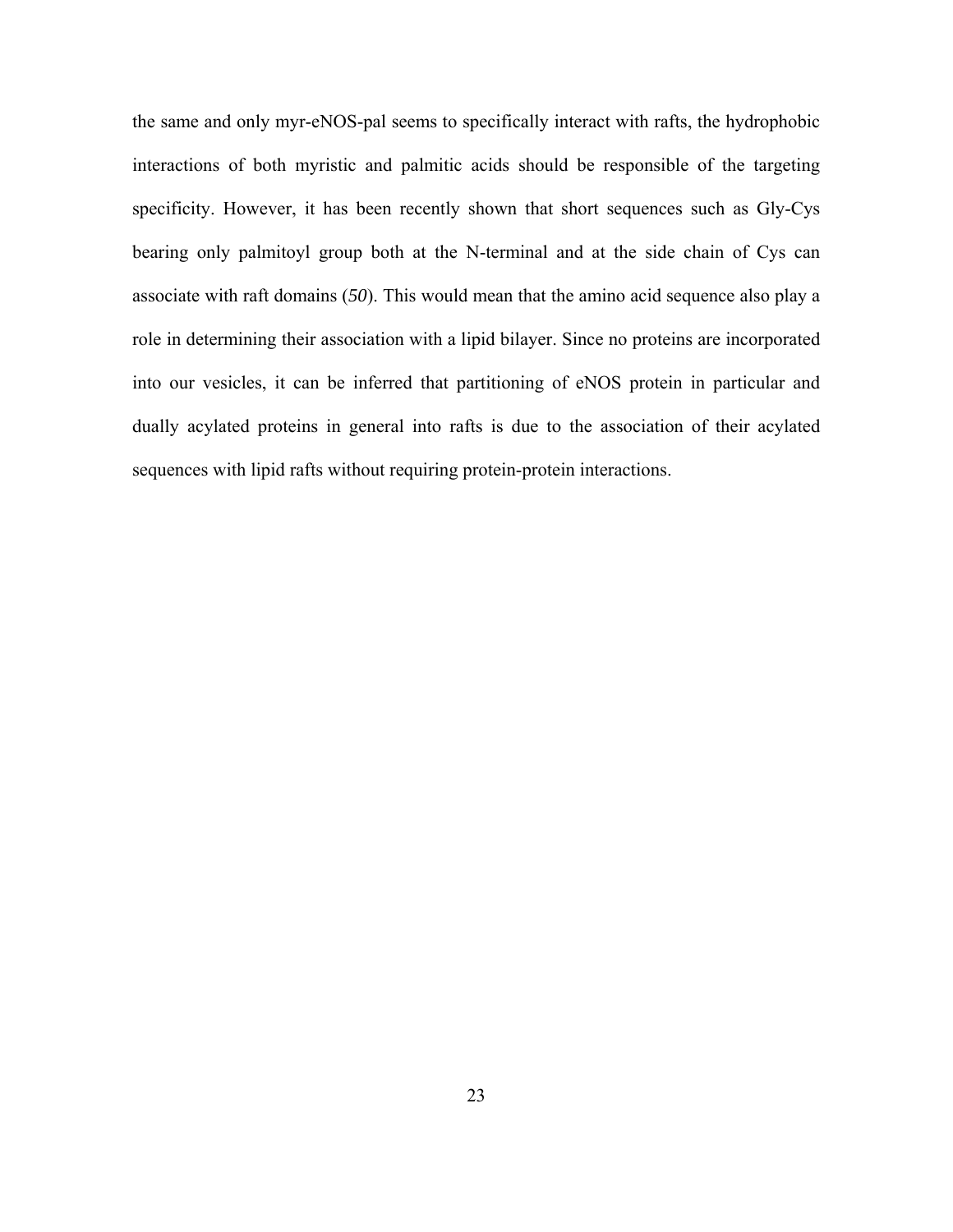## REFERENCES

1. Resh, M.D. (1999) Fatty acylation of proteins: new insights into membrane targeting of myristoylated and palmitoylated proteins. *Biochim. Biophys. Acta. 1451*, 1-16.

2. Gordon, J.I., Duronio, R.J., Rudnick, D.A., Adams, S.P., and Goke, G.W. (1991) Protein N-myristoylation. *J. Biol. Chem. 266*, 8647-8650.

3. Weston, S.A., Camble, R., Colls, J., Rosenbrock, G.M., Taylor, I., Egerton, M., Tucker, A.D., Tunnicliffe, A., Mistry, A., Mancia, T., de la Tortelle, E., Irwin, J., Bricogne, G., and Pauptit, R.A. (1998) Crystal structure of the anti-fungal target N-myristoyl transferase. *Nat. Struct. Biol. 5*, 213-221.

4. Bhatnagar, R.S., Futterer, K., Waksman, G., and Gordon, J.I. (1999) The structure of myristoyl-CoA:protein N-myristoyltransferase. *Biochim. Biophys. Acta 1441*, 162-172.

5. Linder, M.E., and Deschenes, R.J. (2003) New insights into the mechanisms of protein palmitoylation. *Biochemistry 42*, 4311-4320.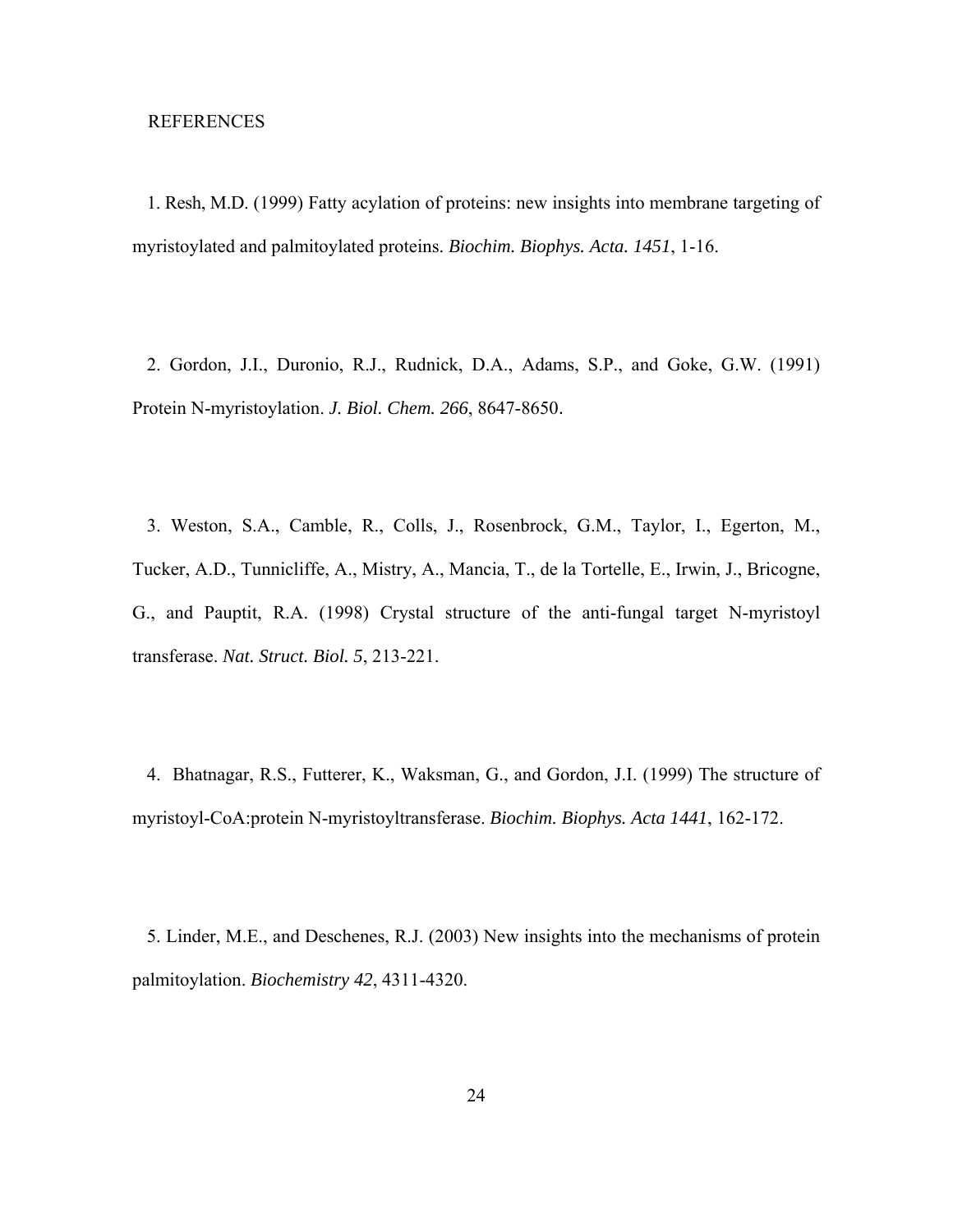6. Dunphy, J.T., and Linder, M.E. (1998) Signalling functions of protein palmitoylation. *Biochim. Biophys. Acta 1436*, 245-261.

7. Lobo, S., Greentree, W.K., Linder, M.E., and Deschenes, R.J. (2002) Identification of a Ras palmitoyltransferase in Saccharomyces cerevisiae. *J. Biol. Chem. 277*, 41268-41273.

8. Roth, A.F., Feng, Y., Chen, L., and Davis, N.G. (2002) The yeast DHHC cysteine-rich domain protein Akr1p is a palmitoyl transferase. *J. Cell Biol*. *159*, 23-28.

9. [Swarthout, J.T., Lobo, S., Farh, L., Croke, M.R., Greentree, W.K., Deschenes, R.J.,](http://www.ncbi.nlm.nih.gov/entrez/query.fcgi?cmd=Retrieve&db=pubmed&dopt=Abstract&list_uids=16000296&query_hl=8)  [and Linder, M.E.](http://www.ncbi.nlm.nih.gov/entrez/query.fcgi?cmd=Retrieve&db=pubmed&dopt=Abstract&list_uids=16000296&query_hl=8) (2005) DHHC9 and GCP16 constitute a human protein fatty acyltransferase with specificity for H- and N-ras. *J. Biol. Chem.* Jul 6; [Epub ahead of print].

10. Bañó, M.C., Jackson, C.S., and Magee, A.I. (1998) Pseudo-enzymatic S-acylation of a myristoylated yes protein tyrosine kinase peptide in vitro may reflect non-enzymatic Sacylation in vivo. *Biochem. J. 330*, 723-731.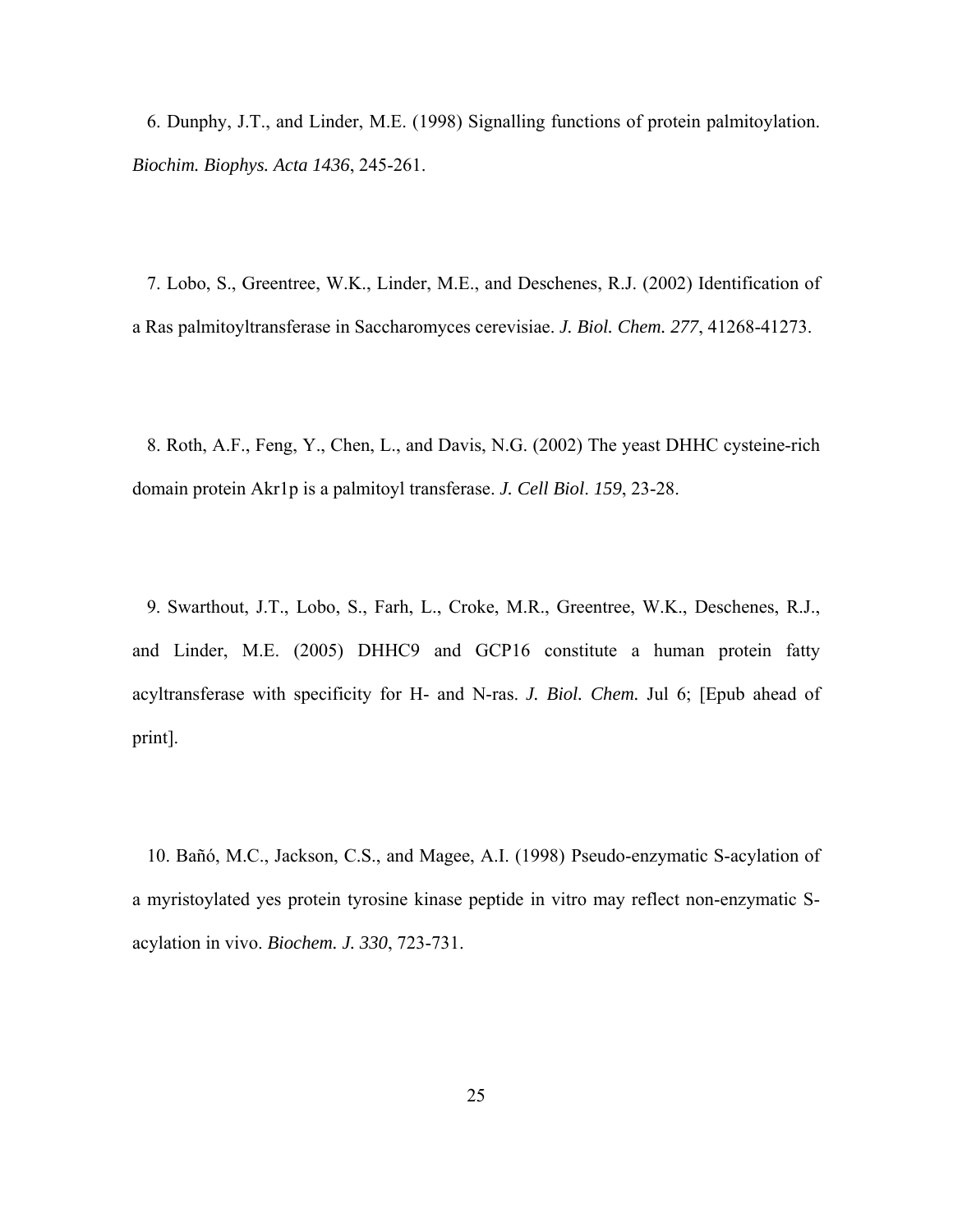11. Duncan, J.A., and Gilman, A.G. (1996) Autoacylation of G protein alpha subunits. *J. Biol. Chem. 271*, 23594-23600.

12. Veit, M. (2000) Palmitoylation of the 25-kDa synaptosomal protein (SNAP-25) in vitro occurs in the absence of an enzyme, but is stimulated by binding to syntaxin. *Biochem. J. 345*, 145-151.

13. Bélanger, C., Ansanay, H., Qanbar, R., and Bouvier, M. (2001) Primary sequence requirements for S-acylation of beta(2)-adrenergic receptor peptides. *FEBS Lett*. *499*, 59- 64.

14. [Navarro-Lérida I, Álvarez-Barrientos A, Gavilanes F, and Rodríguez-Crespo I.](http://www.ncbi.nlm.nih.gov/entrez/query.fcgi?cmd=Retrieve&db=pubmed&dopt=Abstract&list_uids=12118067&query_hl=11) (2002) Distance-dependent cellular palmitoylation of de-novo-designed sequences and their translocation to plasma membrane subdomains. *J Cell Sci. 115*, 3119-3130.

15. Moncada, S., and Higgs, A. (1993) The L-arginine-nitric oxide pathway. *New Engl. J. Med. 329*, 2002-2012.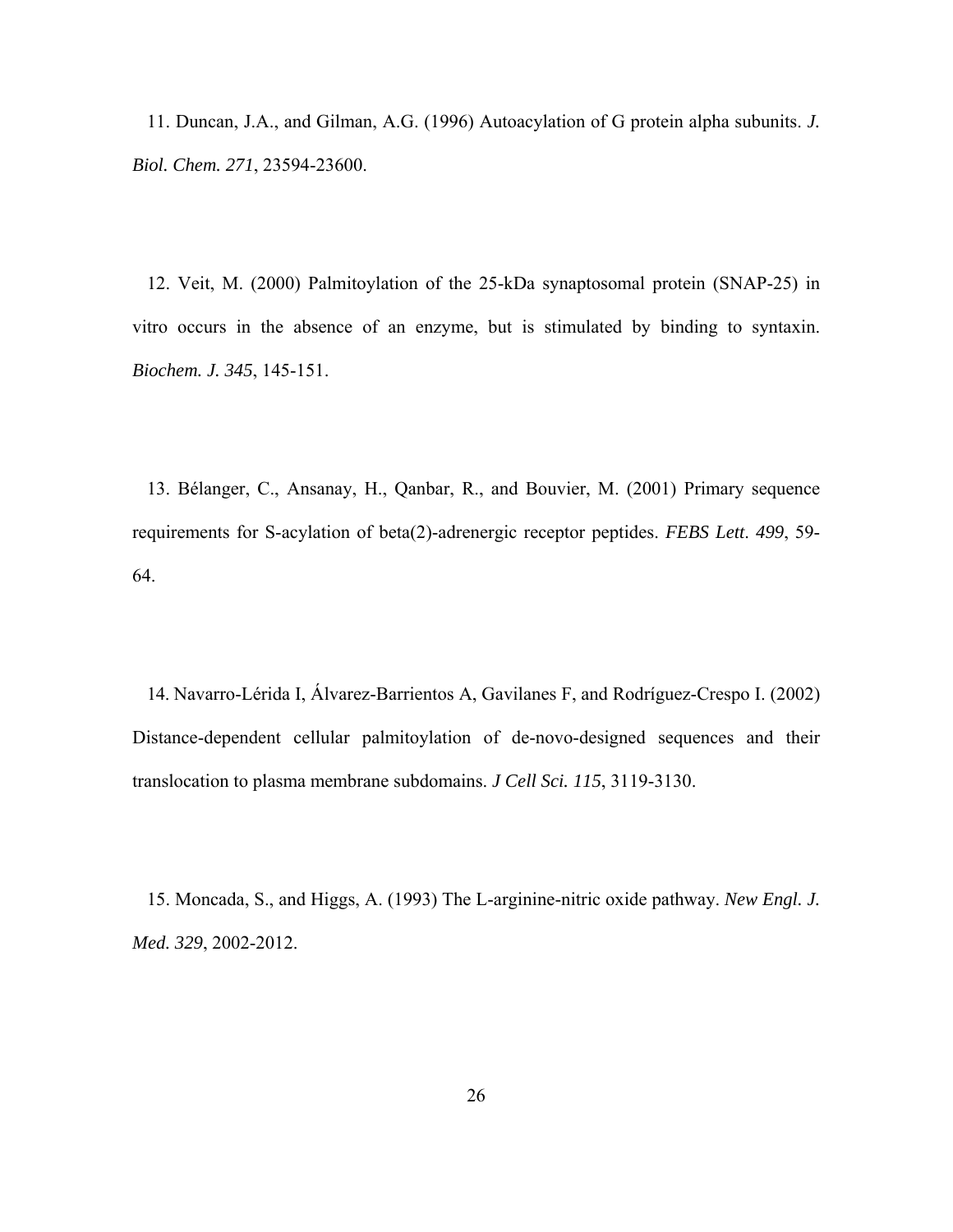16. Bredt D.S, and Snyder S.H. (1994) Nitric oxide. A physiologic messenger molecule. *Annu. Rev. Biochem. 63*, 175-195.

17. Feron, O., Dessy, C., Moniotte, S., Desager, J.P., and Balligand, J.L. (1999) Hypercholesterolemia decreases nitric oxide production by promoting the interaction of caveolin and endothelial nitric oxide synthase. *J Clin Invest. 103,* 897-905.

18. Busconi, L., and Michel, T. (1993) Endothelial nitric oxide synthase. N-terminal myristoylation determines subcellular localization*. J. Biol. Chem. 268*, 8410-8413.

19. Robinson, L.J., Busconi, L., and Michel, T. (1995) Agonist-modulated palmitoylation of endothelial nitric oxide synthase. *J. Biol. Chem. 270*, 995-998.

20. Liu, J., Hughes, T.E., and Sessa, W.C. (1997) The first 35 amino acids and fatty acylation sites determine the molecular targeting of endothelial nitric oxide synthase into the Golgi region of cells: a green fluorescent protein study. *J. Cell Biol. 137*, 1525-1535.

21. Sessa, W.C., García-Cardeña, G., Liu, J., Keh, A., Pollock, J.S., Bradley, J., Thiru, S., Braverman, I.M., and Desai, K.M. (1995) The Golgi association of endothelial nitric oxide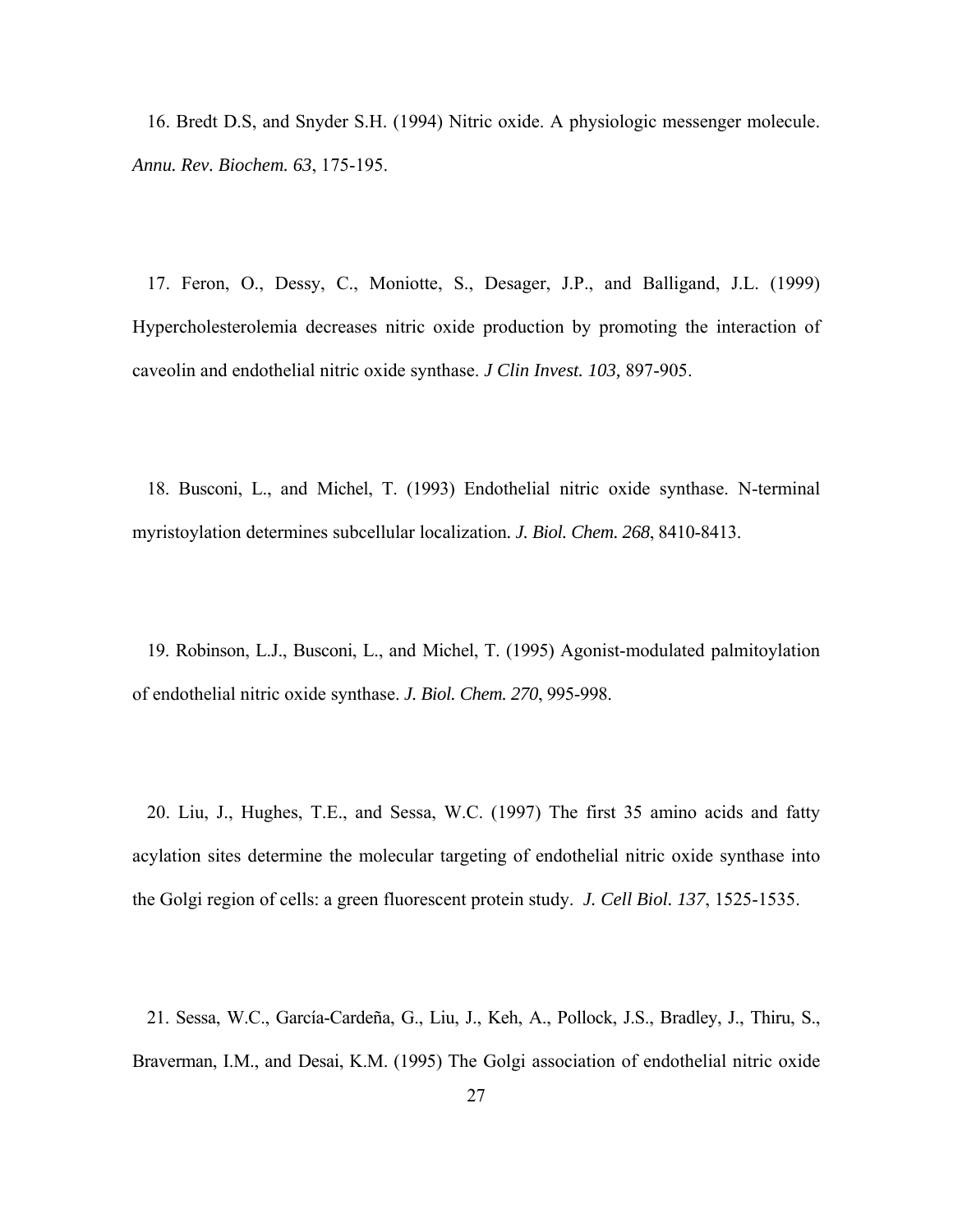synthase is necessary for the efficient synthesis of nitric oxide.*J. Biol. Chem. 270*, 17641- 17644.

22. Sakoda, T., Hirata, K., Kuroda, R., Miki, N., Suematsu, M., Kawashima, S., and Yokoyama, M. (1995) Myristoylation of endothelial cell nitric oxide synthase is important for extracellular release of nitric oxide. *Mol. Cell. Biochem. 152*, 143-148.

23. García-Cardeña, G., Oh, P., Liu, J., Schnitzer, J.E., and Sessa, W.C. (1996) Targeting of nitric oxide synthase to endothelial cell caveolae via palmitoylation: implications for nitric oxide signaling. *Proc. Natl. Acad. Sci. USA 93*, 6448-6453.

24. Michel, J.B., Feron, O., Sacks, D., and Michel, T. (1997) Caveolin versus calmodulin. Counterbalancing allosteric modulators of endothelial nitric oxide synthase. *J. Biol. Chem. 272*, 15583-15586.

25. King, D.S., Fields, C.G., and Fields, G.B. (1990) A cleavage method which minimizes side reactions following Fmoc solid phase peptide synthesis. *Int. J. of Pept .and Prot. Res. 36*, 255-266.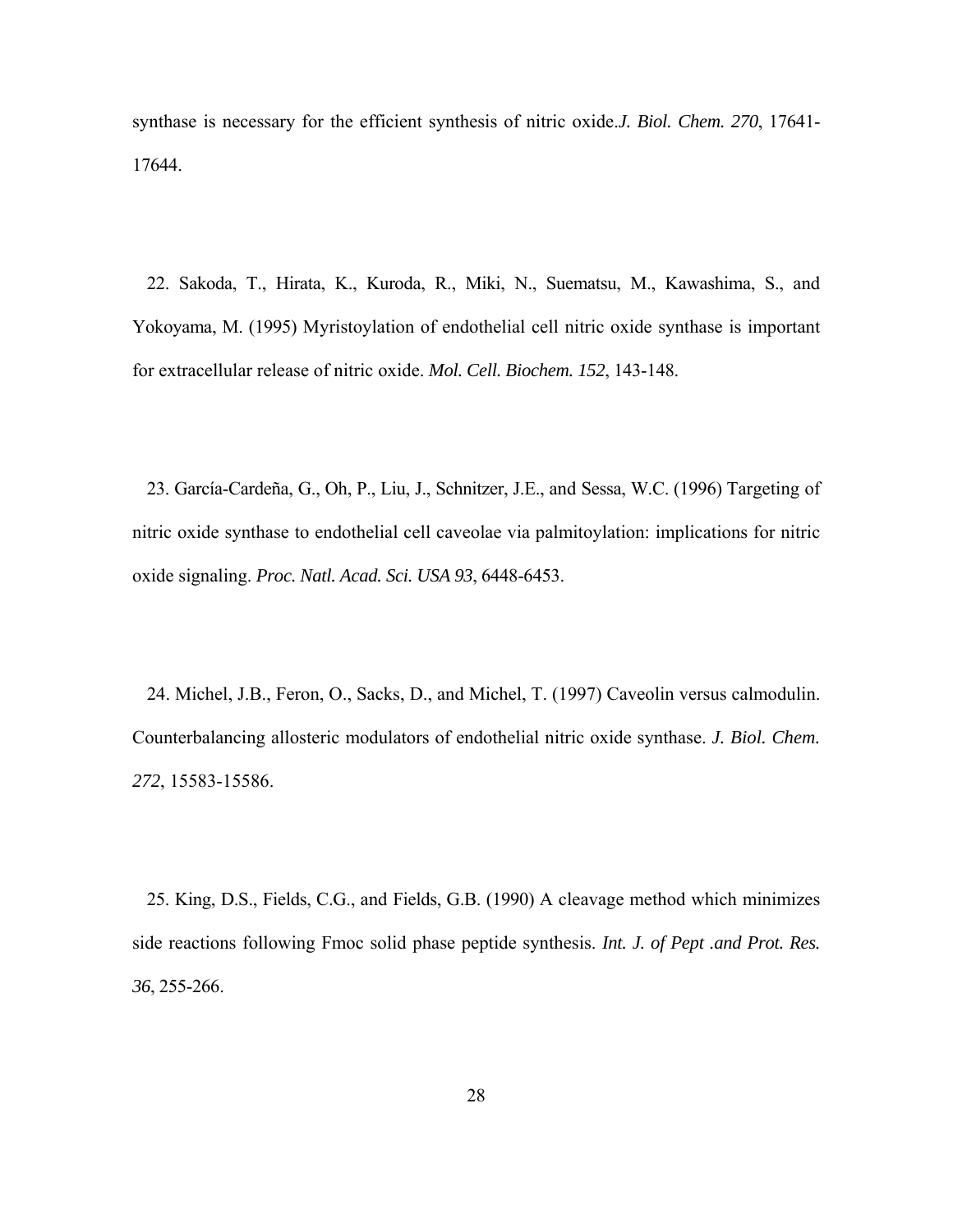26. Beekman, N.J.C.M., Schaaper, W.M.M., Tesser, G.I., Dalsgaard, K., Kamstrup, S., Langeveld, J.P.M., Boshuizen, R.S., and Meloen, R.H. (1997) Synthetic peptide vaccines: palmitoylation of peptide antigens by a thioester bond increases immunogenicity. *J. Pept. Res. 50*, 357-364.

27. Eftink, M.R. (1991) Fluorescence techniques for studying protein structure. *Methods Biochem. Anal. 35*, 127-205

28. Lentz, B.R., Barenholz, Y., and Thompson, T.E. (1976) Fluorescence depolarization studies of phase transitions and fluidity in phospholipid bilayers. 2 Two-component phosphatidylcholine liposomes. *Biochemistry 20*, 4521-4528.

29. Andrich, M.P., and Vanderkooi, J.M. (1976) Temperature dependence of 1,6-diphenyl-1,3,5-hexatriene fluorescence in phophoslipid artificial membranes. *Biochemistry 37*, 1257- 1261.

30. Prendergast, F.G., Haugland, P.J., and Callahan, P.J. (1981) 1-[4- (Trimethylamino)phenyl]-6-phenylhexa-1,3,5-triene: synthesis, fluorescence properties, and use as a fluorescence probe of lipid bilayers. *Biochemistry 20*, 7333-7338.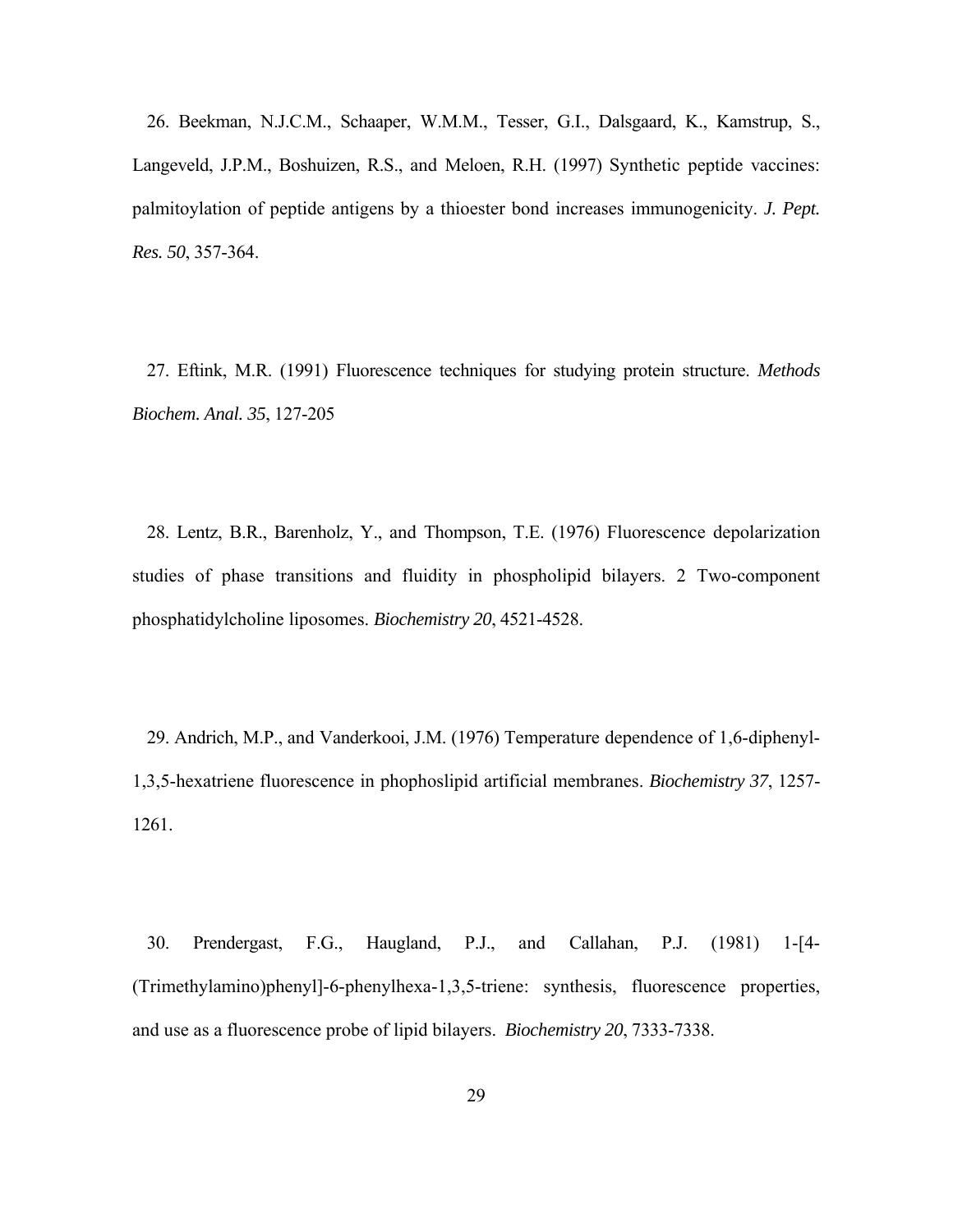31. Kaiser, R.D., and London, E. (1998) Location of diphenylhexatriene (DPH) and its derivatives within membranes: comparison of different fluorescence quenching analyses of membrane depth. *Biochemistry 37*, 8180-8190.

32. Brown, D.A., and London, E. (2000) Structure and function of sphingolipid- and cholesterol-rich membrane rafts. *J. Biol. Chem*. *275*, 17221-17224.

33. Brown, D.A., and London, E. (1998) Structure and origin of ordered lipid domains in biological membranes. *J. Memb. Biol. 164*, 103-114.

34. [Laczko, I., Hollosi, M., Vass, E., and Toth, G.K.](http://www.ncbi.nlm.nih.gov/entrez/query.fcgi?cmd=Retrieve&db=pubmed&dopt=Abstract&list_uids=9705859&query_hl=13) (1998) Liposome-induced conformational changes of an epitopic peptide and its palmitoylated derivative of influenza virus hemagglutinin. *Biochem Biophys Res Commun. 249*, 213-217.

35. García-Cardeña, G., Martasek, P., Masters, B.S.S., Skidd, P.M., Couet, J., Li, S., Lisanti, M., and Sessa, W.C. (1997) Dissecting the Interaction between Nitric Oxide Synthase (NOS) and Caveolin. Functional significance of the NOS caveolin binding domain in vivo. *J. Biol. Chem. 272*, 25437-25440.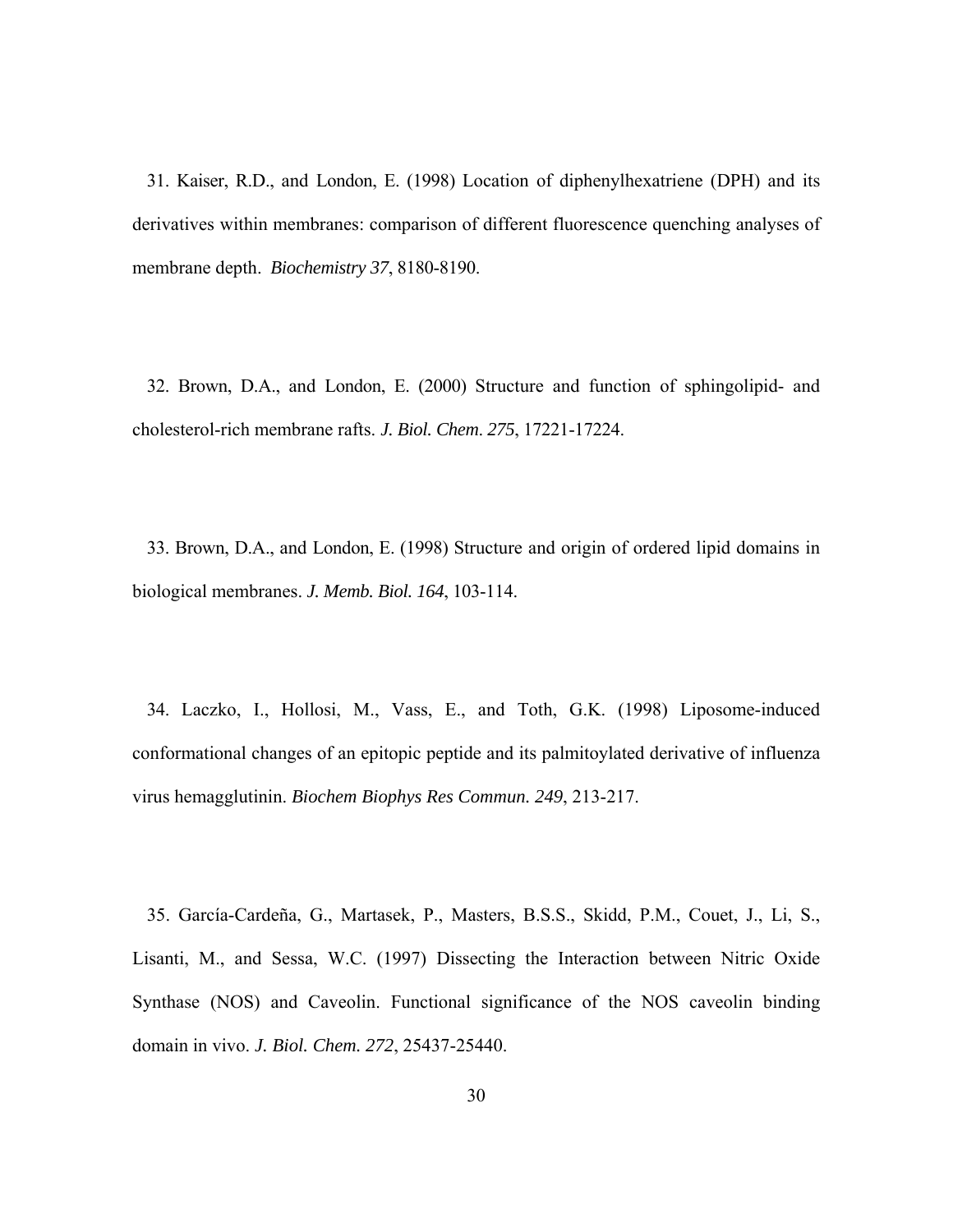36. [Szyperski, T](http://www.ncbi.nlm.nih.gov/entrez/query.fcgi?db=pubmed&cmd=Search&term=%22Szyperski+T%22%5BAuthor%5D)., [Vandenbussche, G.](http://www.ncbi.nlm.nih.gov/entrez/query.fcgi?db=pubmed&cmd=Search&term=%22Vandenbussche+G%22%5BAuthor%5D), [Curstedt, T.](http://www.ncbi.nlm.nih.gov/entrez/query.fcgi?db=pubmed&cmd=Search&term=%22Curstedt+T%22%5BAuthor%5D), [Ruysschaert, J.M.](http://www.ncbi.nlm.nih.gov/entrez/query.fcgi?db=pubmed&cmd=Search&term=%22Ruysschaert+JM%22%5BAuthor%5D), [Wuthrich, K](http://www.ncbi.nlm.nih.gov/entrez/query.fcgi?db=pubmed&cmd=Search&term=%22Wuthrich+K%22%5BAuthor%5D)., and [Johansson, J](http://www.ncbi.nlm.nih.gov/entrez/query.fcgi?db=pubmed&cmd=Search&term=%22Johansson+J%22%5BAuthor%5D). (1998) Pulmonary surfactant-associated polypeptide C in a mixed organic solvent transforms from a monomeric alpha-helical state into insoluble beta-sheet aggregates. *Protein Sci. 7*, 2533-2540.

37. [Creuwels, L.A.](http://www.ncbi.nlm.nih.gov/entrez/query.fcgi?db=pubmed&cmd=Search&term=%22Creuwels+LA%22%5BAuthor%5D), [Demel, R.A.](http://www.ncbi.nlm.nih.gov/entrez/query.fcgi?db=pubmed&cmd=Search&term=%22Demel+RA%22%5BAuthor%5D), [van Golde, L.M.](http://www.ncbi.nlm.nih.gov/entrez/query.fcgi?db=pubmed&cmd=Search&term=%22van+Golde+LM%22%5BAuthor%5D), [Benson, B.J](http://www.ncbi.nlm.nih.gov/entrez/query.fcgi?db=pubmed&cmd=Search&term=%22Benson+BJ%22%5BAuthor%5D)., and [Haagsman, H.P](http://www.ncbi.nlm.nih.gov/entrez/query.fcgi?db=pubmed&cmd=Search&term=%22Haagsman+HP%22%5BAuthor%5D). (1993) Effect of acylation on structure and function of surfactant protein C at the air-liquid interface. *J. Biol. Chem. 268*, 26752-26758.

38. Yamamoto, Y., Ohkubo, T., Kohara, A., Tanaka, T. and Kikuchi, M. (1990) Conformational requirement of signal sequences functioning in yeast: circular dichroism and 1H nuclear magnetic resonance studies of synthetic peptides. *Biochemistry 29*, 8998- 9006.

39. Harishchandran, A. and Nagaraj, R. (2005) Interaction of a pseudosubstrate of protein kinase C and its myristoylated form with lipid vesicles: Only the myristoylated form translocates into the lipid bilayer. *Biochim. Biophys. Acta 1713*, 73-82.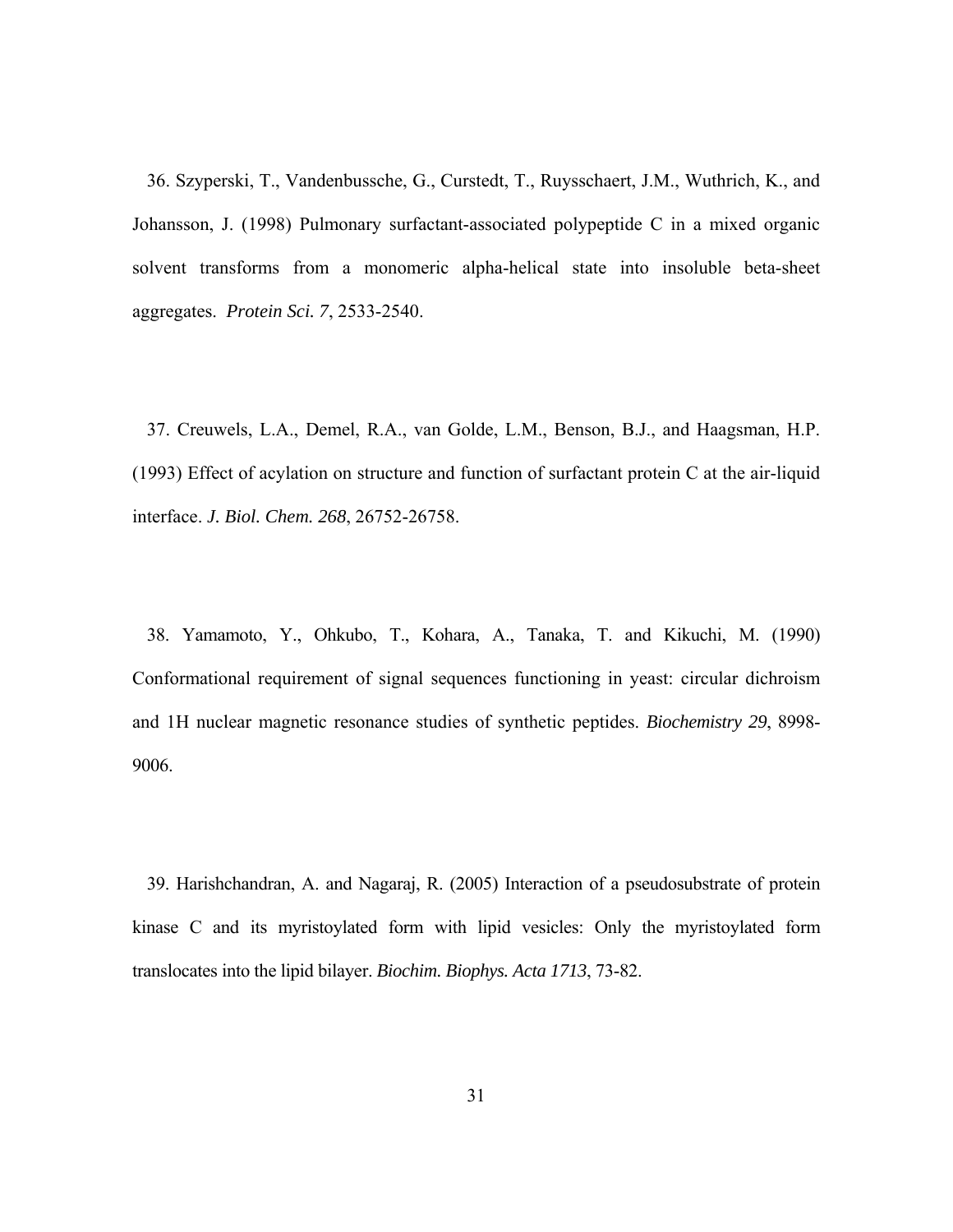40. Raman C.S., Li, H., Martasek, P., Kral, V., Masters, B.S., and Poulos, T.L. (1998) Crystal structure of constitutive endothelial nitric oxide synthase: a paradigm for pterin function involving a novel metal center. *Cell 95*, 939-50.

41. Plasencia, I., Rivas, L., Keough, K.M.W., Marsh, D. and Perez-Gil, J. (2004) The Nterminal segment of pulmonary surfactant lipopeptide SP-C has intrinsic propensity to interact with and perturb phospholipid bilayers. *Biochem. J. 377*, 183-193.

42. Pallavi, B. and Nagaraj, R. (2003) Palmitoylated peptides from the cysteine-rich domain of SNAP-23 cause membrane fusion depending on peptide length, position of cysteines, and extent of palmitoylation. *J. Biol. Chem. 278*, 12737-12744.

43. Resh, M.D. (2004) Membrane targeting of lipid modified signal transduction proteins, in *Subcellular Biochemistry* (Quinn, P.J., Ed.) vol. 37, pp 217-232, Kluwer Academic/Plenum Publishers, New York.

44. Papahadjopoulos, D., Moscarello, M., Eylar, E.H. and Isac, T. (1975) Effects of proteins on thermotropic phase transitions of phospholipid membranes. *Biochim. Biophys. Acta 401*, 317-335.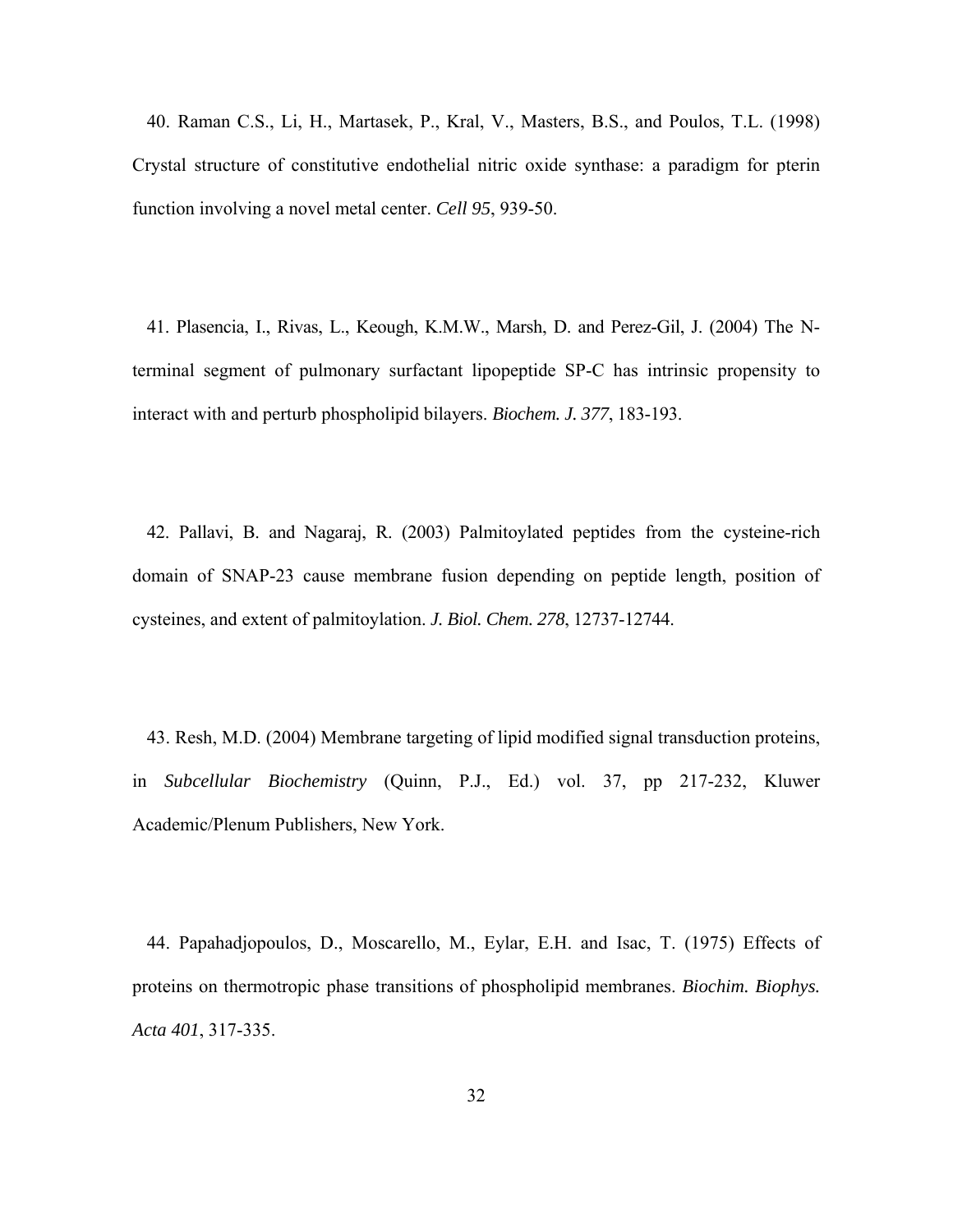45. Venema, R.C., Sayegh, H.S., Arnal, J.F., and Harrison, D.G. (1995) Role of the enzyme calmodulin-binding domain in membrane association and phospholipid inhibition of endothelial nitric oxide synthase. *J. Biol. Chem. 270*, 14705-14711.

46. [Galbiati, F.](http://www.ncbi.nlm.nih.gov/entrez/query.fcgi?db=pubmed&cmd=Search&term=%22Galbiati+F%22%5BAuthor%5D), [Volonte, D.](http://www.ncbi.nlm.nih.gov/entrez/query.fcgi?db=pubmed&cmd=Search&term=%22Volonte+D%22%5BAuthor%5D), [Meani, D.](http://www.ncbi.nlm.nih.gov/entrez/query.fcgi?db=pubmed&cmd=Search&term=%22Meani+D%22%5BAuthor%5D), [Milligan, G](http://www.ncbi.nlm.nih.gov/entrez/query.fcgi?db=pubmed&cmd=Search&term=%22Milligan+G%22%5BAuthor%5D)., [Lublin, D.M](http://www.ncbi.nlm.nih.gov/entrez/query.fcgi?db=pubmed&cmd=Search&term=%22Lublin+DM%22%5BAuthor%5D)., [Lisanti, M.P.](http://www.ncbi.nlm.nih.gov/entrez/query.fcgi?db=pubmed&cmd=Search&term=%22Lisanti+MP%22%5BAuthor%5D), and [Parenti, M](http://www.ncbi.nlm.nih.gov/entrez/query.fcgi?db=pubmed&cmd=Search&term=%22Parenti+M%22%5BAuthor%5D). (1999) The dually acylated NH2-terminal domain of gi1alpha is sufficient to target a green fluorescent protein reporter to caveolin-enriched plasma membrane domains. Palmitoylation of caveolin-1 is required for the recognition of dually acylated g-protein alpha subunits in vivo. *J. Biol. Chem. 274*, 5843-5850.

 47. [Zacharias, D.A](http://www.ncbi.nlm.nih.gov/entrez/query.fcgi?db=pubmed&cmd=Search&term=%22Zacharias+DA%22%5BAuthor%5D)., [Violin, J.D](http://www.ncbi.nlm.nih.gov/entrez/query.fcgi?db=pubmed&cmd=Search&term=%22Violin+JD%22%5BAuthor%5D)., [Newton, A.C.](http://www.ncbi.nlm.nih.gov/entrez/query.fcgi?db=pubmed&cmd=Search&term=%22Newton+AC%22%5BAuthor%5D), and [Tsien, R.Y.](http://www.ncbi.nlm.nih.gov/entrez/query.fcgi?db=pubmed&cmd=Search&term=%22Tsien+RY%22%5BAuthor%5D) (2002) Partitioning of lipid-modified monomeric GFPs into membrane microdomains of live cells. *Science 296*, 913-916.

48. [McCabe, J.B., and Berthiaume, L.G.](http://www.ncbi.nlm.nih.gov/entrez/query.fcgi?cmd=Retrieve&db=pubmed&dopt=Abstract&list_uids=10564270&query_hl=6) (1999) Functional roles for fatty acylated aminoterminal domains in subcellular localization. *Mol. Biol. Cell. 10*, 3771-3786.

49. [Simons, K., and Toomre, D.](http://www.ncbi.nlm.nih.gov/entrez/query.fcgi?cmd=Retrieve&db=pubmed&dopt=Abstract&list_uids=11413487&query_hl=8) (2000) Lipid rafts and signal transduction. *Nat Rev Mol Cell Biol.1*, 31-39.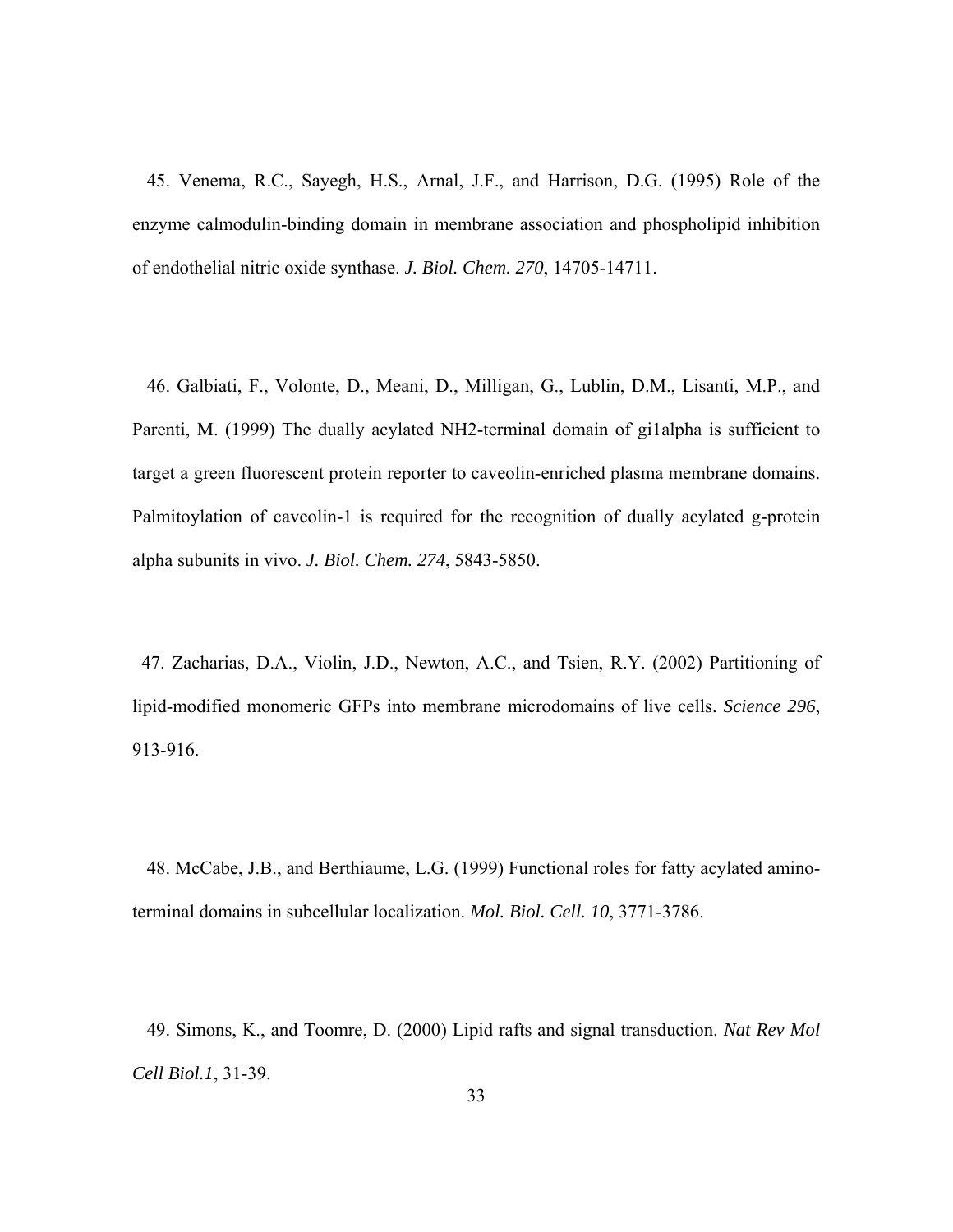50. Wang, T.-Y., Leventis, R. and Silvius, R. (2001) Partitioning of lipidated peptide sequences into liquid-ordered lipid domains in model and biological membranes. *Biochemistry 40*, 13031-13040.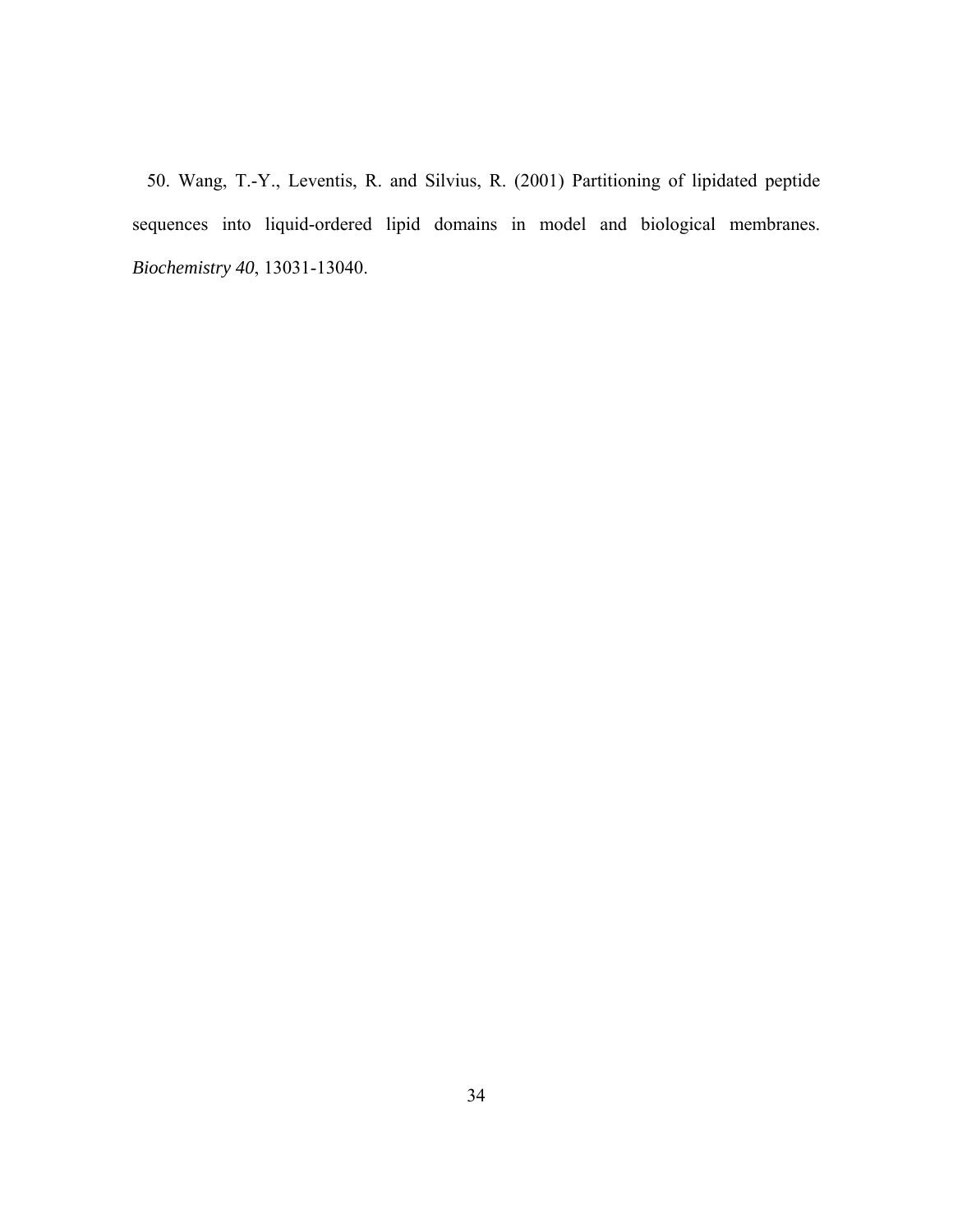# TABLES

| <b>Peptide</b> | <b>Sequence</b>                             |
|----------------|---------------------------------------------|
| eNOS           | GNLKSVGQEPGPPCGLGLGLGLGLCGKQW               |
| myr-eNOS       | myr-GNLKSVGQEPGPPCGLGLGLGLGLCGKQW           |
| eNOS-pal       | GNLKSVGQEPGPPC(pal)GLGLGLGLGLC(pal)GKQW     |
| myr-eNOS-pal   | myr-GNLKSVGQEPGPPC(pal)GLGLGLGLGLC(pal)GKQW |

Table 1. Synthesized peptides corresponding to the N-terminal sequence of eNOS*<sup>a</sup>* .

*<sup>a</sup>* myr, myristic acyl chain; pal, palmitic acyl chain. The tryptophan residue added is showed in bold.

Table 2. Molecular mass of synthesized peptides of the N-terminal sequence of eNOS.

| <b>Peptide</b> | Calculated mass $\alpha$ (Da) | $m/z$ (Da) |
|----------------|-------------------------------|------------|
| eNOS           | 2836.3                        | 2834.2     |
| myr-eNOS       | 3046.5                        | 3046.2     |
| eNOS-pal       | 3312.7                        | 3310.6     |
| myr-eNOS-pal   | 3522.9                        | 3520.7     |

<sup>a</sup> The mass of peptides was calculated from the amino acid sequence of peptides and taking into account molecular mass of myristic acid (228.21) and palmitic acid (256.24).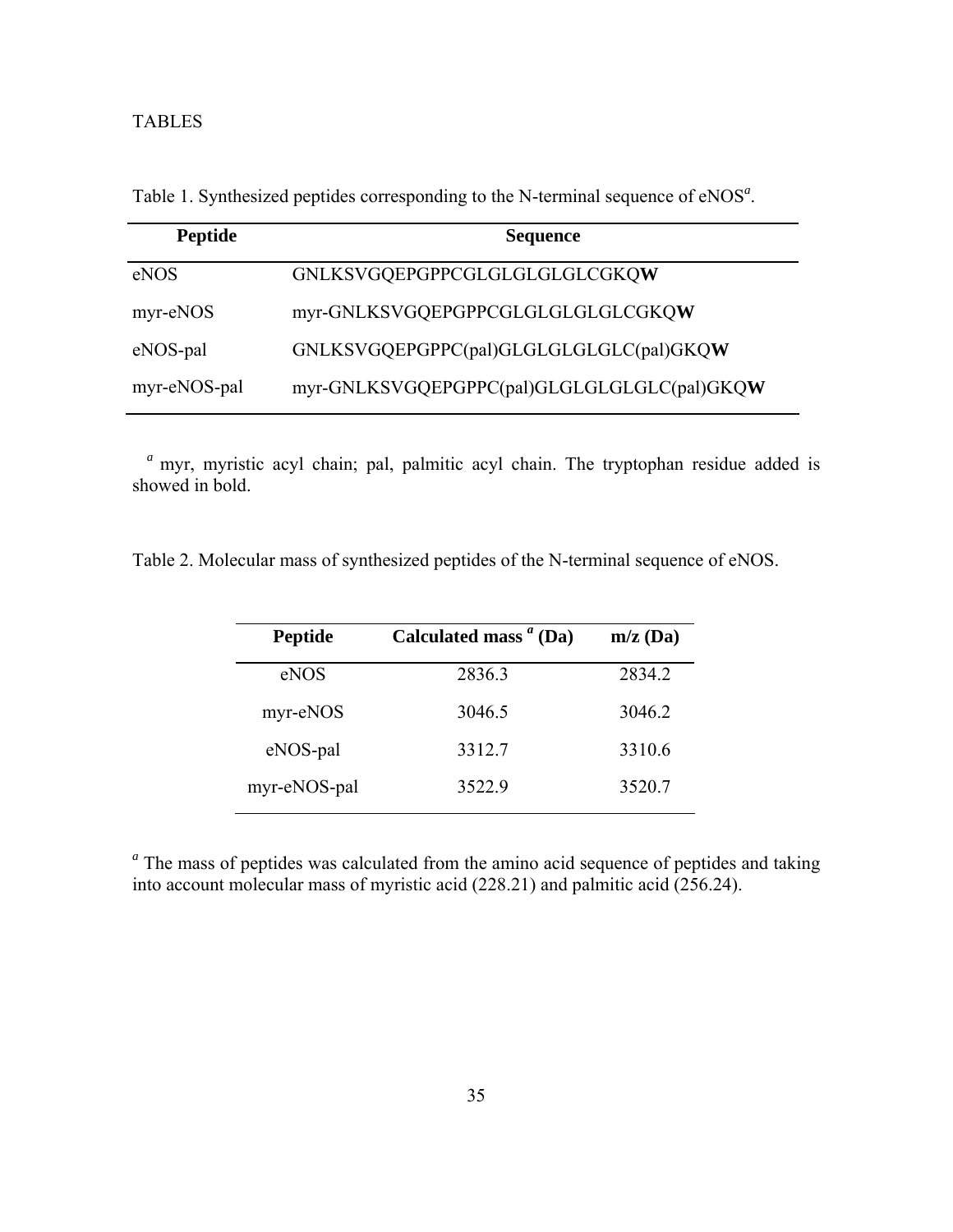## LEGENDS

FIGURE 1. HPLC elution profile of reverse phase purified peptides. (A) eNOS; (B) myreNOS; (C) eNOS-pal; (D) myr-eNOS-pal. Peptides were purified by a 5-100% acetonitrile gradient  $(A, B)$  or a 5-100% Propan-2-ol linear gradient  $(C, D)$ . The elution times are indicate.

FIGURE 2. Far-UV circular dichroism spectra of eNOS and its acylated peptides alone or in the presence of TFE. (A) eNOS; (B) myr-eNOS; (C) eNOS-pal; (D) myr-eNOS-pal.  $\bullet$ ) 20 mM sodium phosphate, pH 7.0; ( $\circ$ ) 100% TFE. The peptide concentration was 80  $\mu$ M. These spectra are representative of those obtained for three different preparations.

FIGURE 3. Fluorescence emission spectra of eNOS and its acylated peptides in the presence of lipid vesicles. (A) eNOS; (B) myr-eNOS; (C) eNOS-pal; (D) myr-eNOS-pal. Medium buffer (solid line); PC vesicles (short-dashed line); PG vesicles (long-dashed line). Emission spectra were obtained upon excitation at 275 nm. The protein concentration was 3  $\mu$ M and lipid concentration was 0.14 mM. The buffer employed was medium buffer, pH 7.0.

FIGURE 4. Changes in the amplitude of the thermal transition  $(\Delta P)$  of DPH  $(A, B)$  and TMA-DPH (C, D)-labeled DMPC (A, C) and DMPG (B, D) vesicles with increasing peptide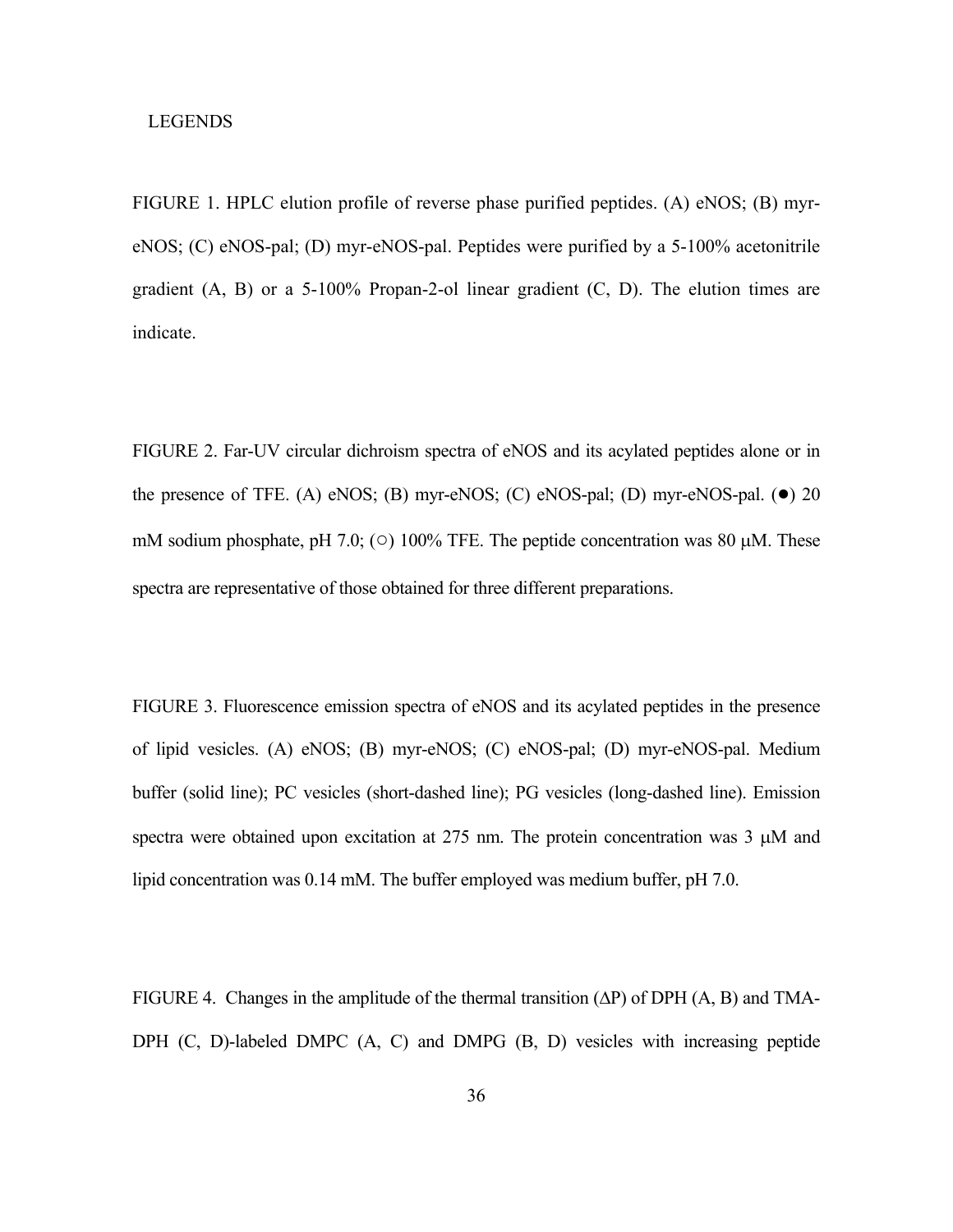concentration. ( $\square$ ) eNOS; ( $\triangle$ ) myr-eNOS; ( $\diamond$ ) eNOS-pal; ( $\bigcirc$ ) myr-eNOS-pal. ∆P value is defined as the difference between the fluorescence polarization values measured at 10 and 45 <sup>o</sup>C. The phospholipid concentration was 0.14 mM.

FIGURE 5. Fluorescence polarization of DPH-labeled DMPC-10% Cho-10% SM vesicles. ( $\bullet$ ) vesicles alone; ( $\circ$ ) eNOS; ( $\nabla$ ) myr-eNOS; ( $\triangledown$ ) eNOS-pal; ( $\blacksquare$ ) myr-eNOS-pal. The phospholipid concentration was 0.14 mM and the peptide concentrations were 0.4 µM (A) and  $1.4 \mu M$  (B).

FIGURE 6. Far-UV circular dichroism spectra of eNOS and its acylated peptides in the presence of DMPC or DMPG vesicles. (A) eNOS; (B) myr-eNOS; (C) eNOS-pal; (D) myreNOS-pal. ( $\bullet$ ) peptide alone; ( $\nabla$ ) DMPG vesicles; ( $\circ$ ) DMPC vesicles. The peptide concentrations was 80  $\mu$ M. The peptide:lipid ratio was 1:10. The buffer employed was 20 mM sodium phosphate, pH 7.0. These spectra are representative of these obtained for three different preparations.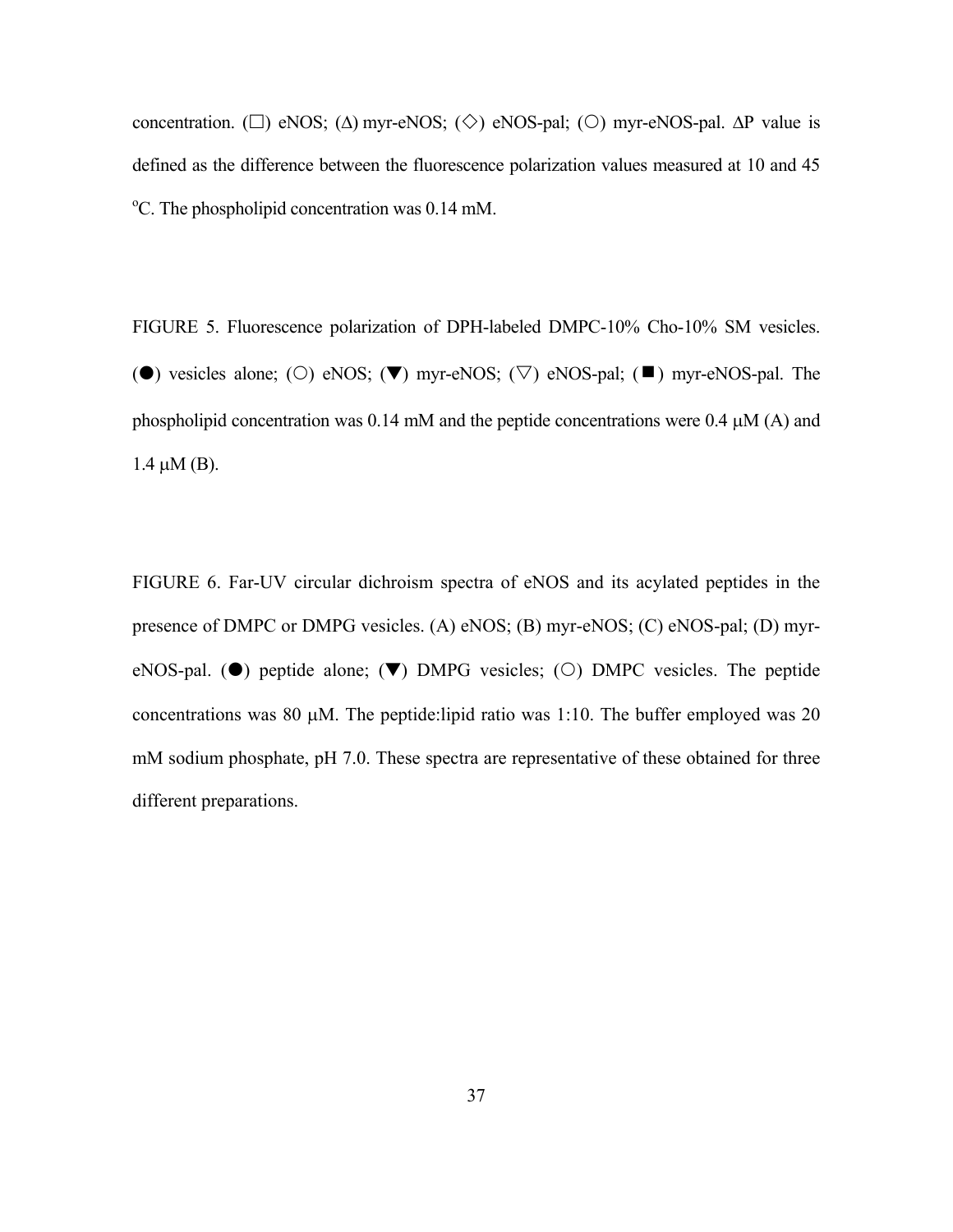FIGURE 1



FIGURE 2

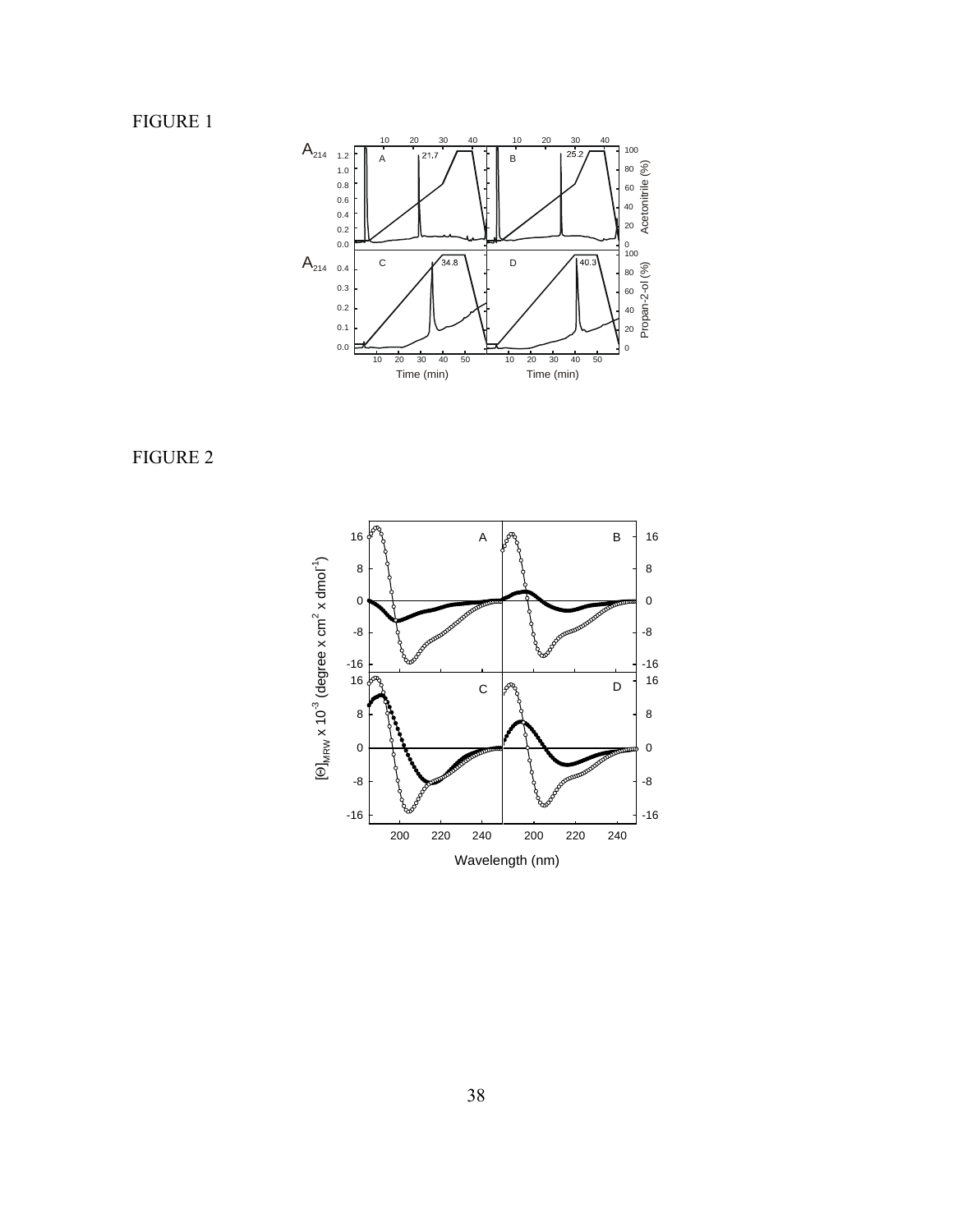FIGURE 3



FIGURE 4

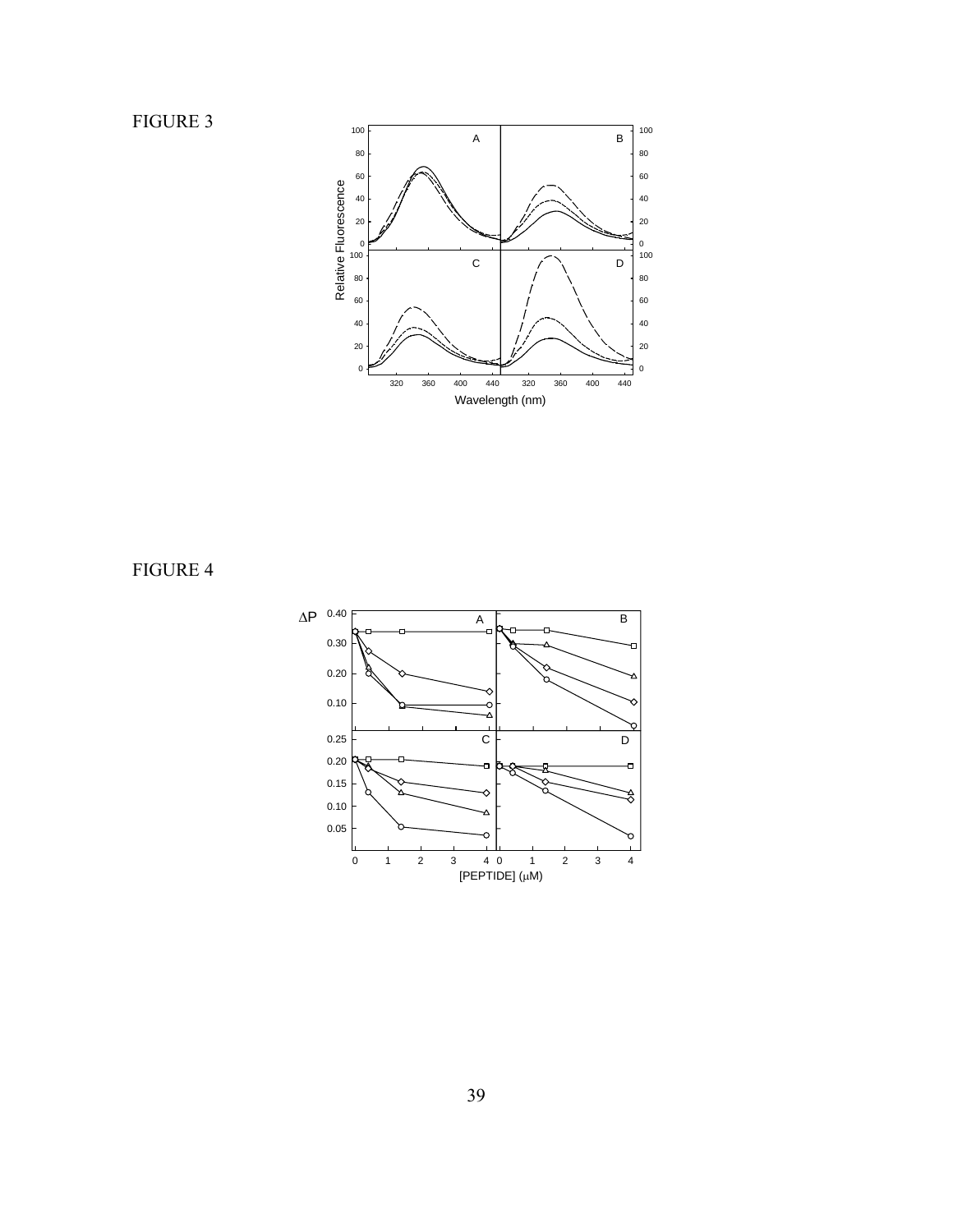FIGURE 5

FIGURE 6